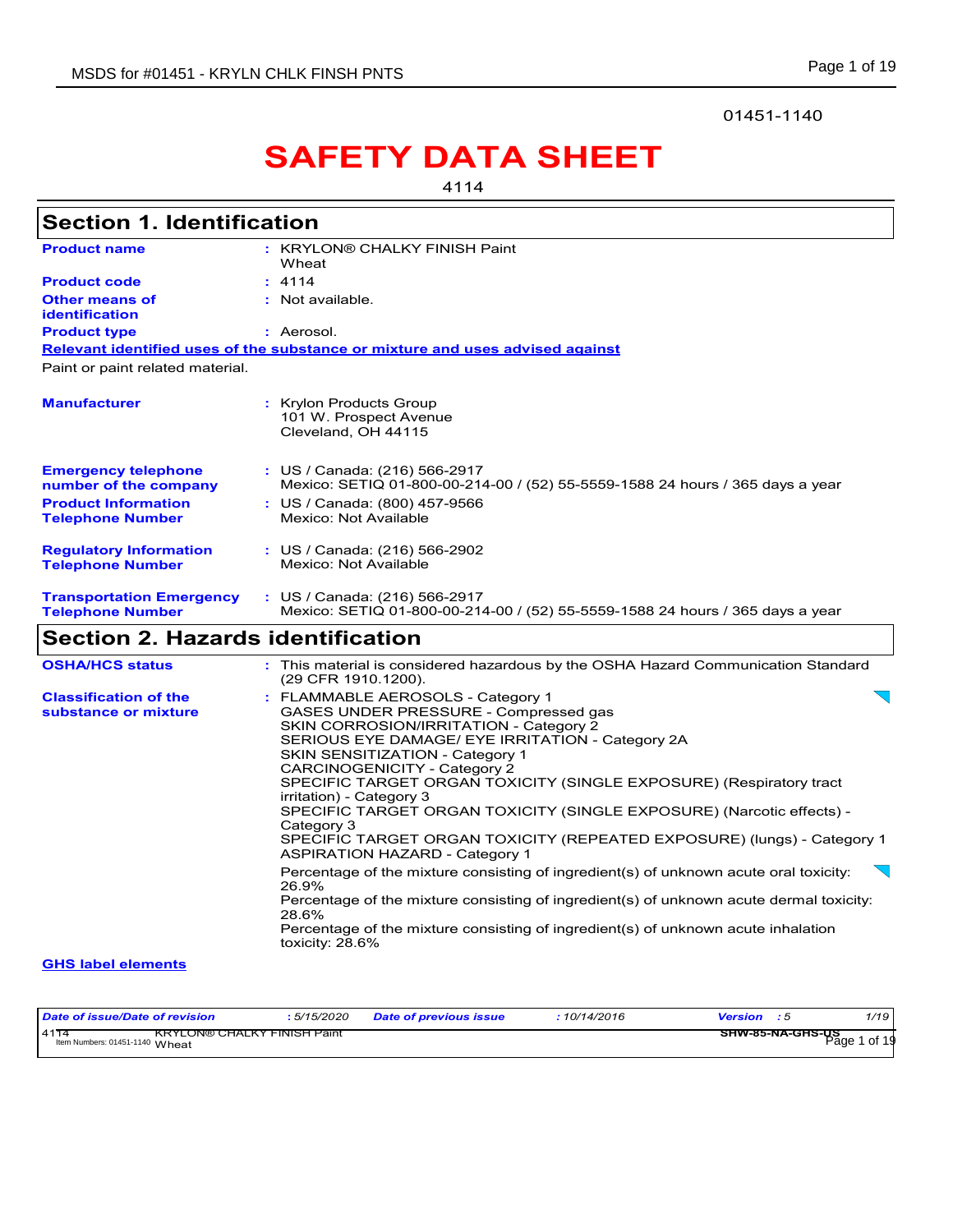| <b>Section 2. Hazards identification</b>   |                                                                                                                                                                                                                                                                                                                                                                                                                                                                                                                                                                                                                                                                                          |
|--------------------------------------------|------------------------------------------------------------------------------------------------------------------------------------------------------------------------------------------------------------------------------------------------------------------------------------------------------------------------------------------------------------------------------------------------------------------------------------------------------------------------------------------------------------------------------------------------------------------------------------------------------------------------------------------------------------------------------------------|
| <b>Hazard pictograms</b>                   |                                                                                                                                                                                                                                                                                                                                                                                                                                                                                                                                                                                                                                                                                          |
| <b>Signal word</b>                         | : Danger                                                                                                                                                                                                                                                                                                                                                                                                                                                                                                                                                                                                                                                                                 |
| <b>Hazard statements</b>                   | : Extremely flammable aerosol.<br>Contains gas under pressure; may explode if heated.<br>Causes serious eye irritation.<br>Causes skin irritation.<br>May cause an allergic skin reaction.<br>Suspected of causing cancer.<br>May be fatal if swallowed and enters airways.<br>May cause respiratory irritation.<br>May cause drowsiness or dizziness.<br>Causes damage to organs through prolonged or repeated exposure. (lungs)                                                                                                                                                                                                                                                        |
| <b>Precautionary statements</b>            |                                                                                                                                                                                                                                                                                                                                                                                                                                                                                                                                                                                                                                                                                          |
| <b>General</b>                             | : Read label before use. Keep out of reach of children. If medical advice is needed,<br>have product container or label at hand.                                                                                                                                                                                                                                                                                                                                                                                                                                                                                                                                                         |
| <b>Prevention</b>                          | : Obtain special instructions before use. Do not handle until all safety precautions have<br>been read and understood. Wear protective gloves. Wear eye or face protection.<br>Wear protective clothing. Keep away from heat, hot surfaces, sparks, open flames and<br>other ignition sources. No smoking. Do not spray on an open flame or other ignition<br>source. Use only outdoors or in a well-ventilated area. Do not breathe dust or mist. Do<br>not eat, drink or smoke when using this product. Wash hands thoroughly after handling.<br>Contaminated work clothing must not be allowed out of the workplace. Pressurized<br>container: Do not pierce or burn, even after use. |
| <b>Response</b>                            | : Get medical attention if you feel unwell. IF exposed or concerned: Get medical<br>attention. IF INHALED: Remove person to fresh air and keep comfortable for breathing.<br>Call a POISON CENTER or physician if you feel unwell. IF SWALLOWED:<br>Immediately call a POISON CENTER or physician. Do NOT induce vomiting. IF ON<br>SKIN: Wash with plenty of soap and water. Wash contaminated clothing before reuse.<br>If skin irritation or rash occurs: Get medical attention. IF IN EYES: Rinse cautiously<br>with water for several minutes. Remove contact lenses, if present and easy to do.<br>Continue rinsing. If eye irritation persists: Get medical attention.            |
| <b>Storage</b>                             | : Store locked up. Protect from sunlight. Do not expose to temperatures exceeding 50<br>°C/122 °F. Store in a well-ventilated place.                                                                                                                                                                                                                                                                                                                                                                                                                                                                                                                                                     |
| <b>Disposal</b>                            | : Dispose of contents and container in accordance with all local, regional, national and<br>international regulations.                                                                                                                                                                                                                                                                                                                                                                                                                                                                                                                                                                   |
| <b>Supplemental label</b><br>elements      | DELAYED EFFECTS FROM LONG TERM OVEREXPOSURE. Contains solvents which<br>can cause permanent brain and nervous system damage. Intentional misuse by<br>deliberately concentrating and inhaling the contents can be harmful or fatal. WARNING:<br>This product contains chemicals known to the State of California to cause cancer and<br>birth defects or other reproductive harm.                                                                                                                                                                                                                                                                                                        |
|                                            | Please refer to the SDS for additional information. Keep out of reach of children. Keep<br>upright in a cool, dry place. Do not discard empty can in trash compactor.                                                                                                                                                                                                                                                                                                                                                                                                                                                                                                                    |
| <b>Hazards not otherwise</b><br>classified | : DANGER: Rags, steel wool, other waste soaked with this product, and sanding residue<br>may spontaneously catch fire if improperly discarded. Immediately place rags, steel<br>wool, other waste soaked with this product, and sanding residue in a sealed, water-filled,<br>metal container. Dispose of in accordance with local fire regulations.                                                                                                                                                                                                                                                                                                                                     |

| Date of issue/Date of revision                                               | : 5/15/2020 | <b>Date of previous issue</b> | 10/14/2016 | <b>Version</b> : 5 | 2/19         |
|------------------------------------------------------------------------------|-------------|-------------------------------|------------|--------------------|--------------|
| 4114<br><b>KRYLON® CHALKY FINISH Paint</b><br>Item Numbers: 01451-1140 Wheat |             |                               |            | SHW-85-NA-GHS-US   | Page 2 of 19 |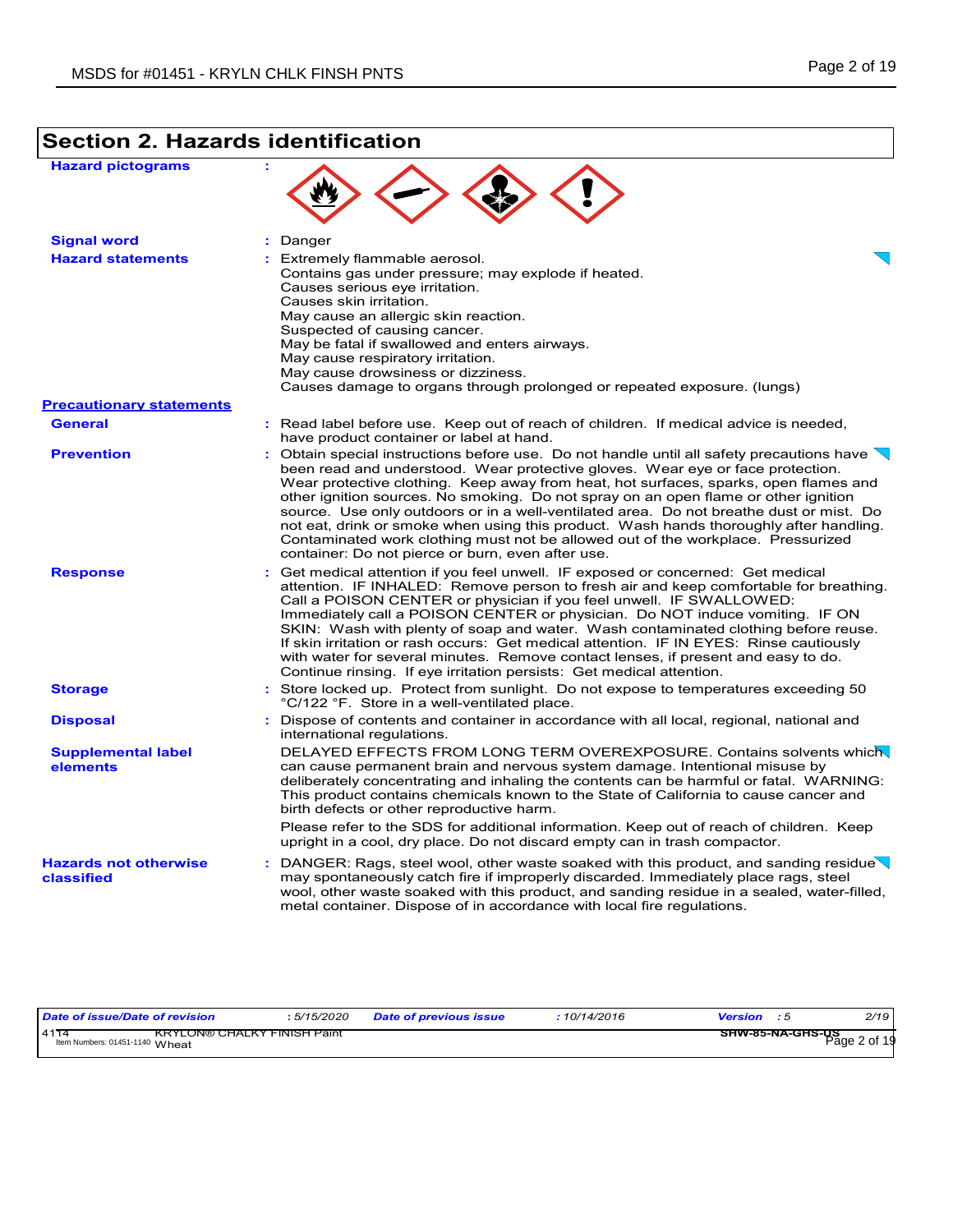### **Section 3. Composition/information on ingredients**

### **Substance/mixture**

**:** Mixture

#### **Other means of identification**

**:** Not available.

#### **CAS number/other identifiers**

| Ingredient name                   | % by weight | <b>CAS number</b> |
|-----------------------------------|-------------|-------------------|
| Acetone                           | ≥10 - ≤25   | 67-64-1           |
| Propane                           | ≥10 - ≤25   | 74-98-6           |
| n-Butyl Acetate                   | ≥10 - ≤25   | 123-86-4          |
| <b>Butane</b>                     | $\leq 10$   | 106-97-8          |
| Talc                              | $≤10$       | 14807-96-6        |
| Lt. Aliphatic Hydrocarbon Solvent | $≤10$       | 64742-89-8        |
| <b>Titanium Dioxide</b>           | ≤5          | 13463-67-7        |
| Xylene, mixed isomers             | ≤3          | 1330-20-7         |
| Ethyl 3-Ethoxypropionate          | ≤3          | 763-69-9          |
| Ethylbenzene                      | $<$ 1       | $100 - 41 - 4$    |
| Unsaturated Fatty Acids           | ≤ $0.3$     | 85711-46-2        |

Any concentration shown as a range is to protect confidentiality or is due to batch variation.

**There are no additional ingredients present which, within the current knowledge of the supplier and in the concentrations applicable, are classified as hazardous to health and hence require reporting in this section.**

**Occupational exposure limits, if available, are listed in Section 8.**

### **Section 4. First aid measures**

#### **Description of necessary first aid measures**

| <b>Eye contact</b>  | : Immediately flush eyes with plenty of water, occasionally lifting the upper and lower<br>eyelids. Check for and remove any contact lenses. Continue to rinse for at least 10<br>minutes. Get medical attention.                                                                                                                                                                                                                                                                                                                                                                                                                                                                                                                                                                                                                               |
|---------------------|-------------------------------------------------------------------------------------------------------------------------------------------------------------------------------------------------------------------------------------------------------------------------------------------------------------------------------------------------------------------------------------------------------------------------------------------------------------------------------------------------------------------------------------------------------------------------------------------------------------------------------------------------------------------------------------------------------------------------------------------------------------------------------------------------------------------------------------------------|
| <b>Inhalation</b>   | : Remove victim to fresh air and keep at rest in a position comfortable for breathing. If it<br>is suspected that fumes are still present, the rescuer should wear an appropriate mask<br>or self-contained breathing apparatus. If not breathing, if breathing is irregular or if<br>respiratory arrest occurs, provide artificial respiration or oxygen by trained personnel. It<br>may be dangerous to the person providing aid to give mouth-to-mouth resuscitation.<br>Get medical attention. If necessary, call a poison center or physician. If unconscious,<br>place in recovery position and get medical attention immediately. Maintain an open<br>airway. Loosen tight clothing such as a collar, tie, belt or waistband.                                                                                                            |
| <b>Skin contact</b> | : Wash with plenty of soap and water. Remove contaminated clothing and shoes. Wash<br>contaminated clothing thoroughly with water before removing it, or wear gloves.<br>Continue to rinse for at least 10 minutes. Get medical attention. In the event of any<br>complaints or symptoms, avoid further exposure. Wash clothing before reuse. Clean<br>shoes thoroughly before reuse.                                                                                                                                                                                                                                                                                                                                                                                                                                                           |
| <b>Ingestion</b>    | : Get medical attention immediately. Call a poison center or physician. Wash out mouth<br>with water. Remove dentures if any. Remove victim to fresh air and keep at rest in a<br>position comfortable for breathing. If material has been swallowed and the exposed<br>person is conscious, give small quantities of water to drink. Stop if the exposed person<br>feels sick as vomiting may be dangerous. Aspiration hazard if swallowed. Can enter<br>lungs and cause damage. Do not induce vomiting. If vomiting occurs, the head should<br>be kept low so that vomit does not enter the lungs. Never give anything by mouth to an<br>unconscious person. If unconscious, place in recovery position and get medical<br>attention immediately. Maintain an open airway. Loosen tight clothing such as a collar,<br>tie, belt or waistband. |

#### **Most important symptoms/effects, acute and delayed Potential acute health effects**

| Date of issue/Date of revision                                               | 5/15/2020 | <b>Date of previous issue</b> | 10/14/2016 | Version          | 3/19         |
|------------------------------------------------------------------------------|-----------|-------------------------------|------------|------------------|--------------|
| 4114<br><b>KRYLON® CHALKY FINISH Paint</b><br>Item Numbers: 01451-1140 Wheat |           |                               |            | SHW-85-NA-GHS-US | Pace 3 of 19 |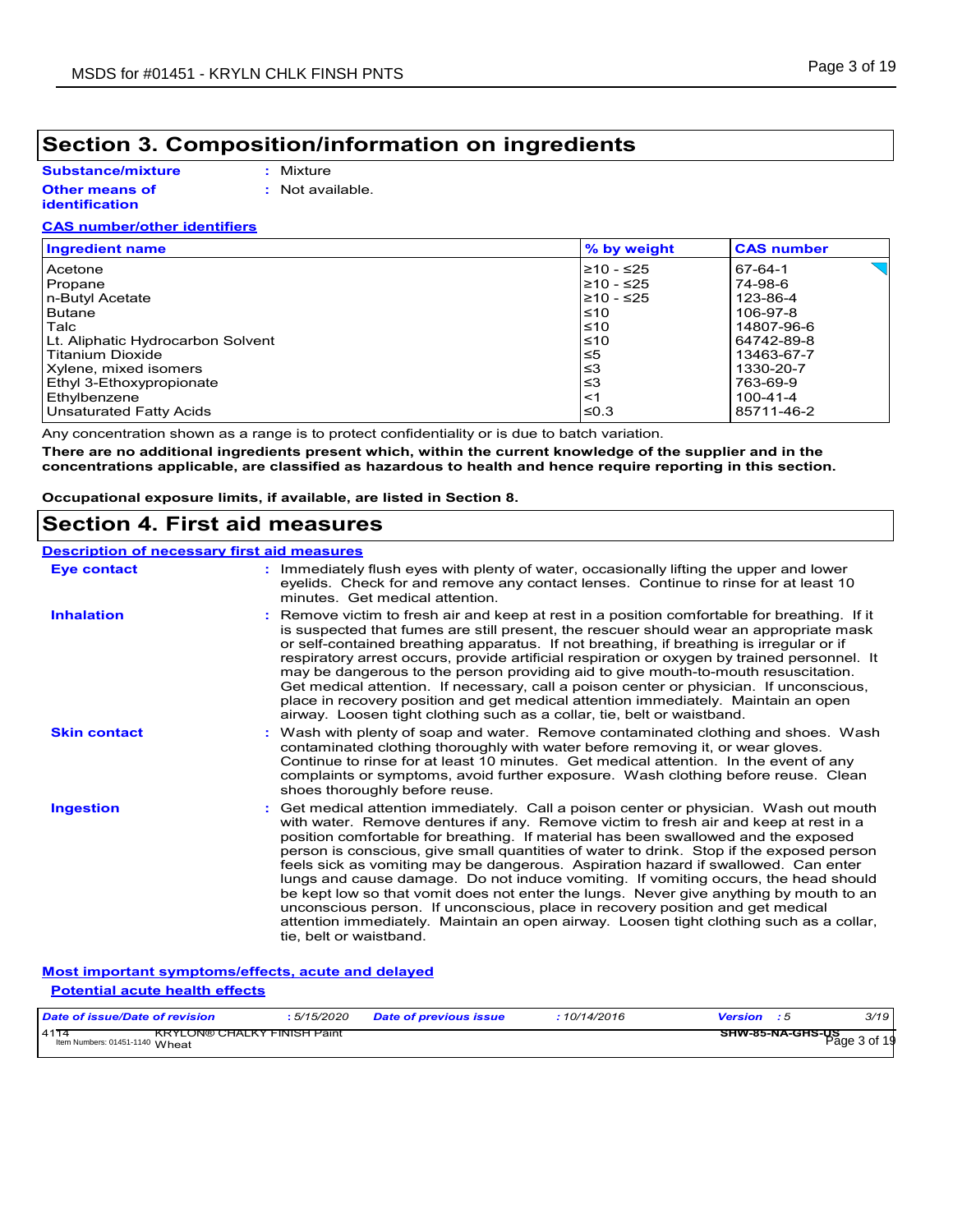| OGCWULL 7. LIISL AIU IIIGASULGS     |                                                                                                                                                                                                                                                                                                                                                                                                                 |  |
|-------------------------------------|-----------------------------------------------------------------------------------------------------------------------------------------------------------------------------------------------------------------------------------------------------------------------------------------------------------------------------------------------------------------------------------------------------------------|--|
| <b>Eye contact</b>                  | : Causes serious eye irritation.                                                                                                                                                                                                                                                                                                                                                                                |  |
| <b>Inhalation</b>                   | : Can cause central nervous system (CNS) depression. May cause drowsiness or<br>dizziness. May cause respiratory irritation.                                                                                                                                                                                                                                                                                    |  |
| <b>Skin contact</b>                 | : Causes skin irritation. May cause an allergic skin reaction.                                                                                                                                                                                                                                                                                                                                                  |  |
| <b>Ingestion</b>                    | : Can cause central nervous system (CNS) depression. May be fatal if swallowed and<br>enters airways.                                                                                                                                                                                                                                                                                                           |  |
| <b>Over-exposure signs/symptoms</b> |                                                                                                                                                                                                                                                                                                                                                                                                                 |  |
| <b>Eye contact</b>                  | : Adverse symptoms may include the following:<br>pain or irritation<br>watering<br>redness                                                                                                                                                                                                                                                                                                                      |  |
| <b>Inhalation</b>                   | : Adverse symptoms may include the following:<br>respiratory tract irritation<br>coughing<br>nausea or vomiting<br>headache<br>drowsiness/fatigue<br>dizziness/vertigo<br>unconsciousness                                                                                                                                                                                                                       |  |
| <b>Skin contact</b>                 | : Adverse symptoms may include the following:<br>irritation<br>redness                                                                                                                                                                                                                                                                                                                                          |  |
| <b>Ingestion</b>                    | : Adverse symptoms may include the following:<br>nausea or vomiting                                                                                                                                                                                                                                                                                                                                             |  |
|                                     | <u>Indication of immediate medical attention and special treatment needed, if necessary</u>                                                                                                                                                                                                                                                                                                                     |  |
| <b>Notes to physician</b>           | : Treat symptomatically. Contact poison treatment specialist immediately if large<br>quantities have been ingested or inhaled.                                                                                                                                                                                                                                                                                  |  |
| <b>Specific treatments</b>          | : No specific treatment.                                                                                                                                                                                                                                                                                                                                                                                        |  |
| <b>Protection of first-aiders</b>   | : No action shall be taken involving any personal risk or without suitable training. If it is<br>suspected that fumes are still present, the rescuer should wear an appropriate mask or<br>self-contained breathing apparatus. It may be dangerous to the person providing aid to<br>give mouth-to-mouth resuscitation. Wash contaminated clothing thoroughly with water<br>before removing it, or wear gloves. |  |

# **Section 4. First aid measures**

**See toxicological information (Section 11)**

# **Section 5. Fire-fighting measures**

| <b>Extinguishing media</b>                           |                                                                                                                                                                                                                                                                                                                                                                                                                                                                   |
|------------------------------------------------------|-------------------------------------------------------------------------------------------------------------------------------------------------------------------------------------------------------------------------------------------------------------------------------------------------------------------------------------------------------------------------------------------------------------------------------------------------------------------|
| <b>Suitable extinguishing</b><br>media               | : Use an extinguishing agent suitable for the surrounding fire.                                                                                                                                                                                                                                                                                                                                                                                                   |
| Unsuitable extinguishing<br>media                    | : None known.                                                                                                                                                                                                                                                                                                                                                                                                                                                     |
| <b>Specific hazards arising</b><br>from the chemical | : Extremely flammable aerosol. Runoff to sewer may create fire or explosion hazard. $\ln \sqrt{ }$<br>a fire or if heated, a pressure increase will occur and the container may burst, with the<br>risk of a subsequent explosion. Gas may accumulate in low or confined areas or travel<br>a considerable distance to a source of ignition and flash back, causing fire or explosion.<br>Bursting aerosol containers may be propelled from a fire at high speed. |

| Date of issue/Date of revision                                               | 5/15/2020 | Date of previous issue | : 10/14/2016 | Version                 | 4/19         |
|------------------------------------------------------------------------------|-----------|------------------------|--------------|-------------------------|--------------|
| <b>KRYLON® CHALKY FINISH Paint</b><br>4117<br>Item Numbers: 01451-1140 Wheat |           |                        |              | <b>SHW-85-NA-GHS-US</b> | Page 4 of 19 |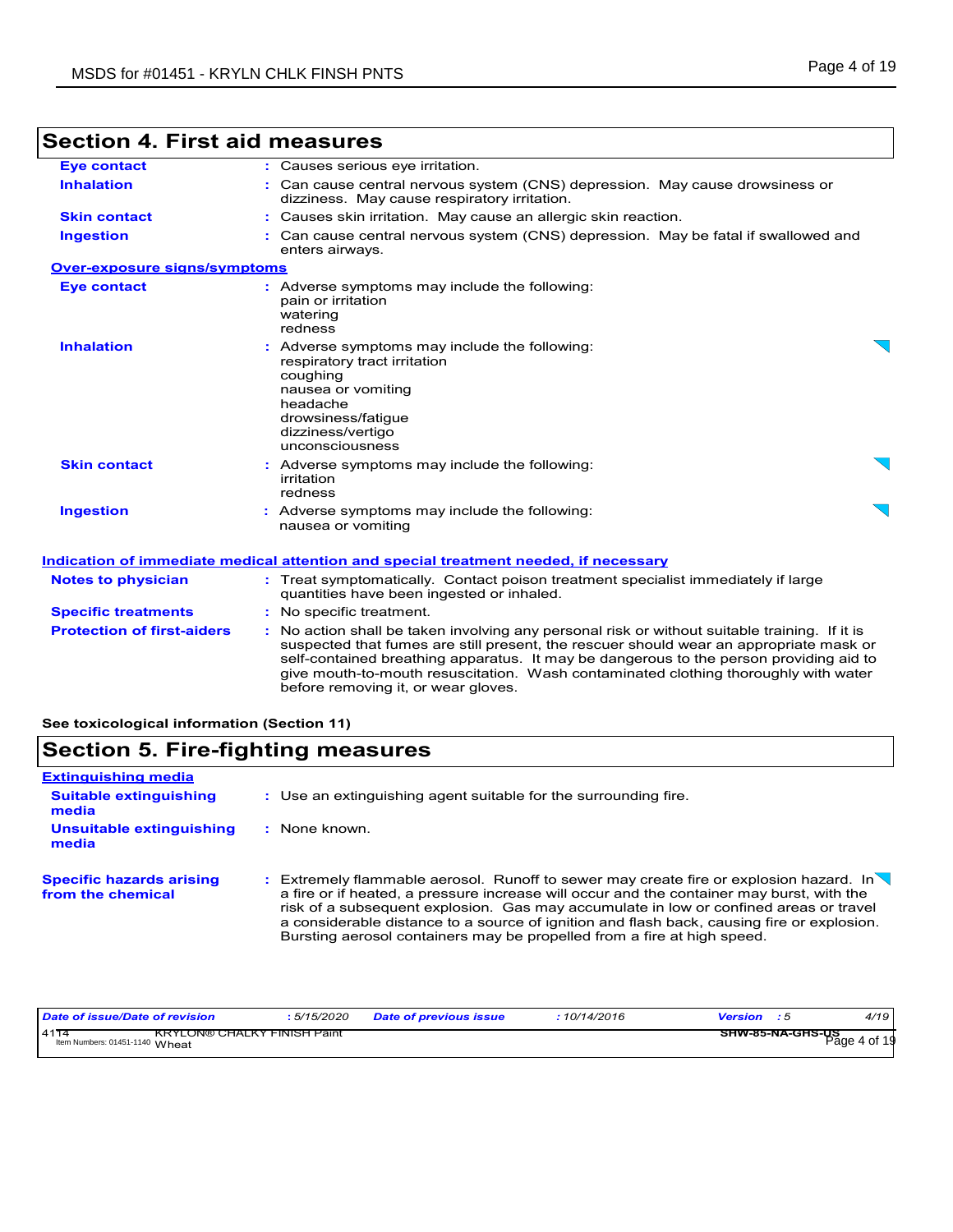# **Section 5. Fire-fighting measures**

| <b>Hazardous thermal</b><br>decomposition products       | Decomposition products may include the following materials:<br>carbon dioxide<br>carbon monoxide<br>metal oxide/oxides                                                                                                                                                                                                      |
|----------------------------------------------------------|-----------------------------------------------------------------------------------------------------------------------------------------------------------------------------------------------------------------------------------------------------------------------------------------------------------------------------|
| <b>Special protective actions</b><br>for fire-fighters   | Promptly isolate the scene by removing all persons from the vicinity of the incident if<br>there is a fire. No action shall be taken involving any personal risk or without suitable<br>training. Move containers from fire area if this can be done without risk. Use water<br>spray to keep fire-exposed containers cool. |
| <b>Special protective</b><br>equipment for fire-fighters | Fire-fighters should wear appropriate protective equipment and self-contained breathing<br>apparatus (SCBA) with a full face-piece operated in positive pressure mode.                                                                                                                                                      |

### **Section 6. Accidental release measures**

#### **Personal precautions, protective equipment and emergency procedures**

| For non-emergency<br>personnel                        |    | : No action shall be taken involving any personal risk or without suitable training.<br>Evacuate surrounding areas. Keep unnecessary and unprotected personnel from<br>entering. In the case of aerosols being ruptured, care should be taken due to the rapid<br>escape of the pressurized contents and propellant. If a large number of containers are<br>ruptured, treat as a bulk material spillage according to the instructions in the clean-up<br>section. Do not touch or walk through spilled material. Shut off all ignition sources. No<br>flares, smoking or flames in hazard area. Avoid breathing vapor or mist. Provide<br>adequate ventilation. Wear appropriate respirator when ventilation is inadequate. Put<br>on appropriate personal protective equipment. |
|-------------------------------------------------------|----|----------------------------------------------------------------------------------------------------------------------------------------------------------------------------------------------------------------------------------------------------------------------------------------------------------------------------------------------------------------------------------------------------------------------------------------------------------------------------------------------------------------------------------------------------------------------------------------------------------------------------------------------------------------------------------------------------------------------------------------------------------------------------------|
| For emergency responders                              | ÷. | If specialized clothing is required to deal with the spillage, take note of any information in<br>Section 8 on suitable and unsuitable materials. See also the information in "For non-<br>emergency personnel".                                                                                                                                                                                                                                                                                                                                                                                                                                                                                                                                                                 |
| <b>Environmental precautions</b>                      |    | : Avoid dispersal of spilled material and runoff and contact with soil, waterways, drains<br>and sewers. Inform the relevant authorities if the product has caused environmental<br>pollution (sewers, waterways, soil or air).                                                                                                                                                                                                                                                                                                                                                                                                                                                                                                                                                  |
| Methods and materials for containment and cleaning up |    |                                                                                                                                                                                                                                                                                                                                                                                                                                                                                                                                                                                                                                                                                                                                                                                  |
| <b>Small spill</b>                                    |    | : Stop leak if without risk. Move containers from spill area. Use spark-proof tools and<br>explosion-proof equipment. Dilute with water and mop up if water-soluble. Alternatively,<br>or if water-insoluble, absorb with an inert dry material and place in an appropriate waste<br>disposal container. Dispose of via a licensed waste disposal contractor.                                                                                                                                                                                                                                                                                                                                                                                                                    |
| <b>Large spill</b>                                    |    | Stop leak if without risk. Move containers from spill area. Use spark-proof tools and<br>explosion-proof equipment. Approach release from upwind. Prevent entry into sewers,<br>water courses, basements or confined areas. Wash spillages into an effluent treatment<br>plant or proceed as follows. Contain and collect spillage with non-combustible,<br>absorbent material e.g. sand, earth, vermiculite or diatomaceous earth and place in<br>container for disposal according to local regulations (see Section 13). Dispose of via a<br>licensed waste disposal contractor. Contaminated absorbent material may pose the                                                                                                                                                  |

### **Section 7. Handling and storage**

**Precautions for safe handling**

| Date of issue/Date of revision                                               | 5/15/2020 | <b>Date of previous issue</b> | 10/14/2016 | Version          | 5/19         |
|------------------------------------------------------------------------------|-----------|-------------------------------|------------|------------------|--------------|
| 4114<br><b>KRYLON® CHALKY FINISH Paint</b><br>Item Numbers: 01451-1140 Wheat |           |                               |            | SHW-85-NA-GHS-US | Page 5 of 19 |

information and Section 13 for waste disposal.

same hazard as the spilled product. Note: see Section 1 for emergency contact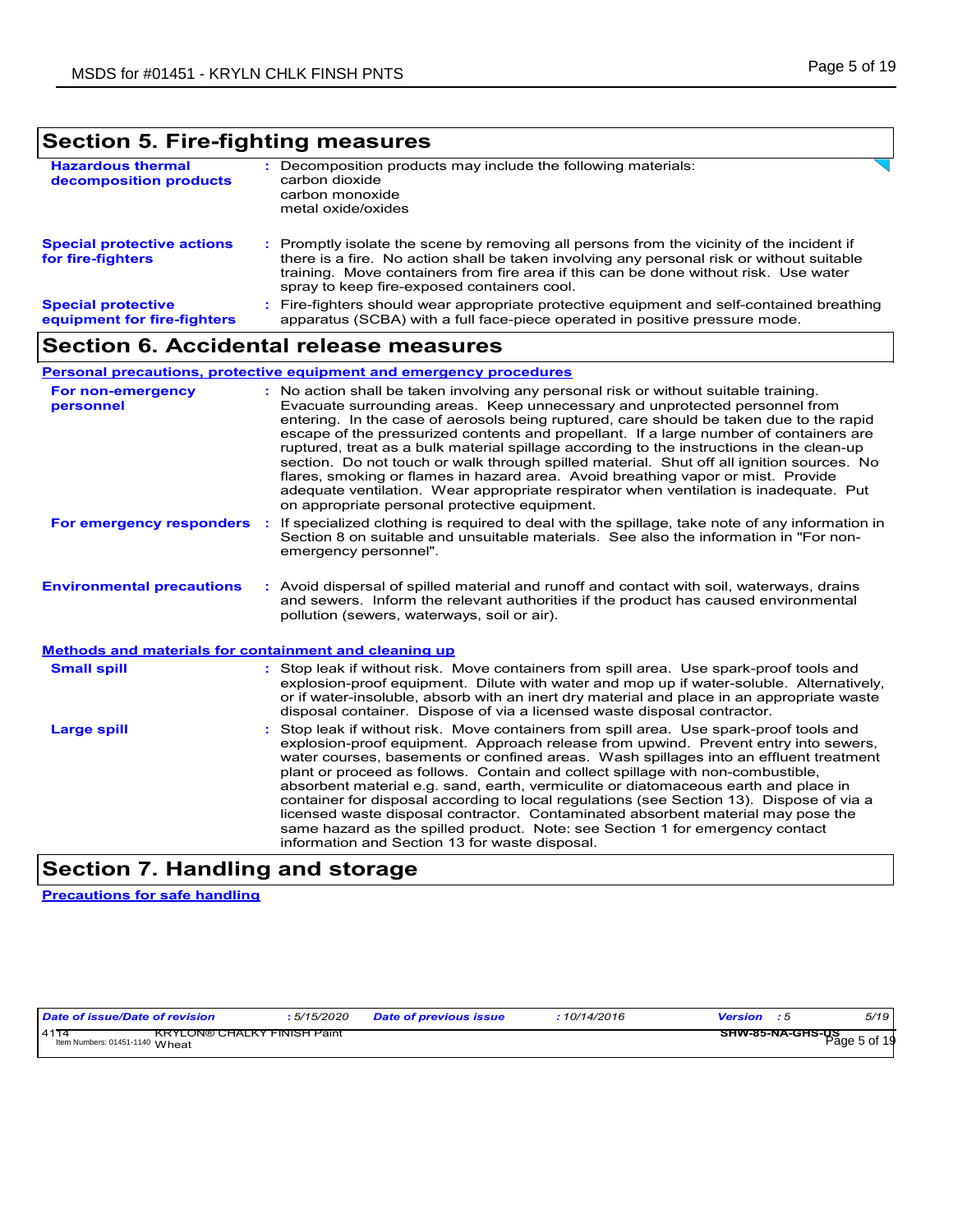# **Section 7. Handling and storage**

| <b>Protective measures</b>                                                       | : Put on appropriate personal protective equipment (see Section 8). Persons with a<br>history of skin sensitization problems should not be employed in any process in which<br>this product is used. Pressurized container: protect from sunlight and do not expose to<br>temperatures exceeding 50°C. Do not pierce or burn, even after use. Avoid exposure -<br>obtain special instructions before use. Do not handle until all safety precautions have<br>been read and understood. Do not get in eyes or on skin or clothing. Do not breathe<br>vapor or mist. Do not swallow. Avoid breathing gas. Use only with adequate ventilation.<br>Wear appropriate respirator when ventilation is inadequate. Store and use away from<br>heat, sparks, open flame or any other ignition source. Use explosion-proof electrical<br>(ventilating, lighting and material handling) equipment. Use only non-sparking tools.<br>Empty containers retain product residue and can be hazardous. |
|----------------------------------------------------------------------------------|---------------------------------------------------------------------------------------------------------------------------------------------------------------------------------------------------------------------------------------------------------------------------------------------------------------------------------------------------------------------------------------------------------------------------------------------------------------------------------------------------------------------------------------------------------------------------------------------------------------------------------------------------------------------------------------------------------------------------------------------------------------------------------------------------------------------------------------------------------------------------------------------------------------------------------------------------------------------------------------|
| <b>Advice on general</b><br>occupational hygiene                                 | : Eating, drinking and smoking should be prohibited in areas where this material is<br>handled, stored and processed. Workers should wash hands and face before eating.<br>drinking and smoking. Remove contaminated clothing and protective equipment before<br>entering eating areas. See also Section 8 for additional information on hygiene<br>measures.                                                                                                                                                                                                                                                                                                                                                                                                                                                                                                                                                                                                                         |
| <b>Conditions for safe storage,</b><br>including any<br><b>incompatibilities</b> | $\pm$ Store in accordance with local regulations. Store away from direct sunlight in a dry, cool<br>and well-ventilated area, away from incompatible materials (see Section 10) and food<br>and drink. Protect from sunlight. Store locked up. Eliminate all ignition sources. Use<br>appropriate containment to avoid environmental contamination. See Section 10 for<br>incompatible materials before handling or use.                                                                                                                                                                                                                                                                                                                                                                                                                                                                                                                                                              |

# **Section 8. Exposure controls/personal protection**

#### **Control parameters**

**Occupational exposure limits (OSHA United States)**

| <b>Ingredient name</b>                |            | CAS#                          | <b>Exposure limits</b>                                                                                                                                                                                                                                                                                                                               |
|---------------------------------------|------------|-------------------------------|------------------------------------------------------------------------------------------------------------------------------------------------------------------------------------------------------------------------------------------------------------------------------------------------------------------------------------------------------|
| Acetone                               |            | $67 - 64 - 1$                 | ACGIH TLV (United States, 3/2019).<br>TWA: 250 ppm 8 hours.<br>STEL: 500 ppm 15 minutes.<br>NIOSH REL (United States, 10/2016).<br>TWA: 250 ppm 10 hours.<br>TWA: 590 mg/m <sup>3</sup> 10 hours.<br>OSHA PEL (United States, 5/2018).<br>TWA: 1000 ppm 8 hours<br>TWA: $2400 \text{ mg/m}^3$ 8 hours.                                               |
| Propane                               |            | 74-98-6                       | NIOSH REL (United States, 10/2016).<br>TWA: 1000 ppm 10 hours.<br>TWA: 1800 mg/m <sup>3</sup> 10 hours.<br>OSHA PEL (United States, 5/2018).<br>TWA: 1000 ppm 8 hours.<br>TWA: 1800 mg/m <sup>3</sup> 8 hours.<br>ACGIH TLV (United States, 3/2019). Oxygen<br>Depletion [Asphyxiant]. Explosive potential.                                          |
| n-Butyl Acetate                       |            | 123-86-4                      | NIOSH REL (United States, 10/2016).<br>TWA: 150 ppm 10 hours.<br>TWA: 710 mg/m <sup>3</sup> 10 hours.<br>STEL: 200 ppm 15 minutes.<br>STEL: 950 mg/m <sup>3</sup> 15 minutes.<br>OSHA PEL (United States, 5/2018).<br>TWA: 150 ppm 8 hours.<br>TWA: $710 \text{ mg/m}^3$ 8 hours.<br>ACGIH TLV (United States, 3/2019).<br>STEL: 150 ppm 15 minutes. |
| <b>Date of issue/Date of revision</b> | :5/15/2020 | <b>Date of previous issue</b> | 6/19<br>Version : 5<br>:10/14/2016                                                                                                                                                                                                                                                                                                                   |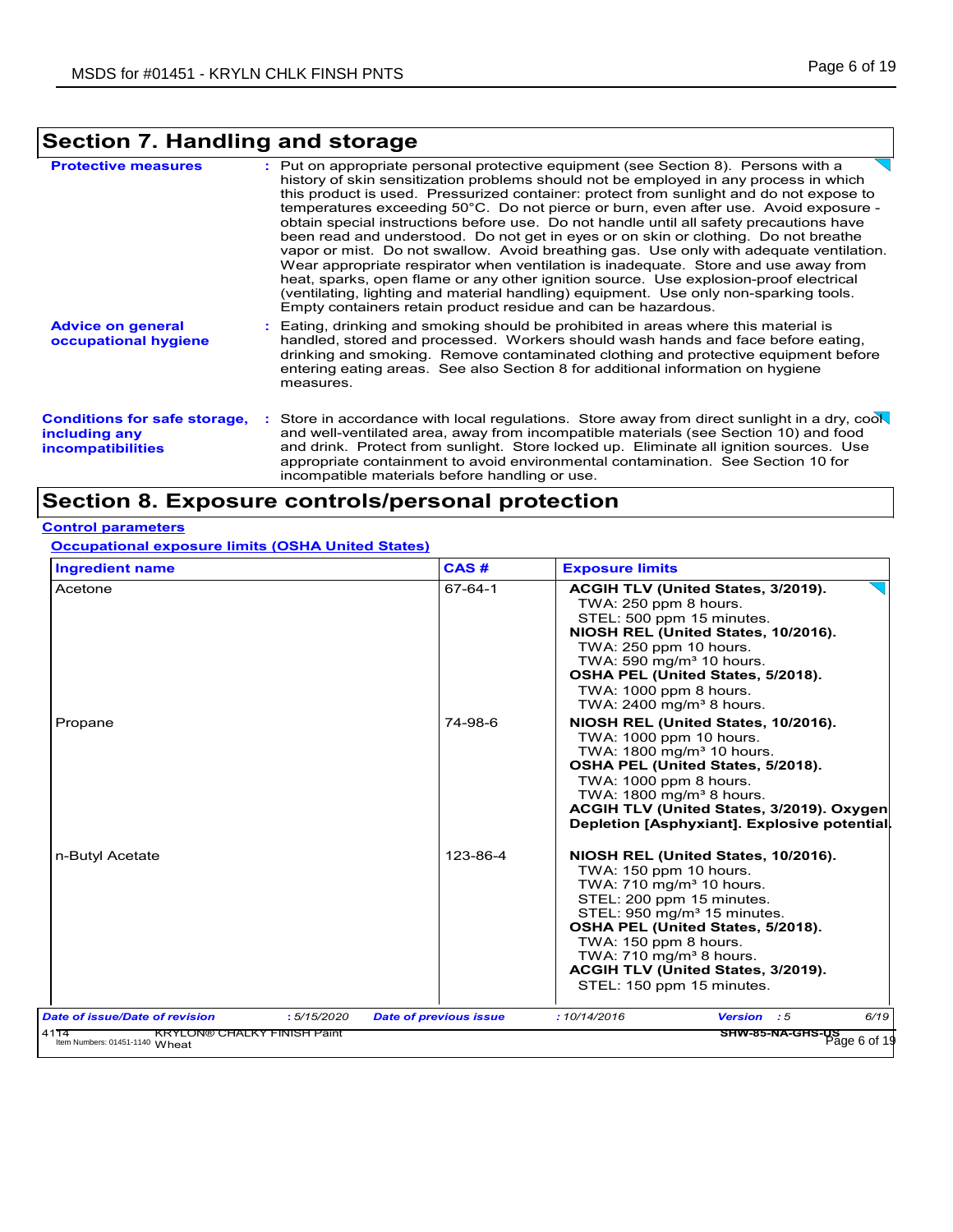٦

| Section 8. Exposure controis/personal protection             |                            |                                                                                                                                                                                                                                                                                                                                                            |
|--------------------------------------------------------------|----------------------------|------------------------------------------------------------------------------------------------------------------------------------------------------------------------------------------------------------------------------------------------------------------------------------------------------------------------------------------------------------|
| <b>Butane</b>                                                | 106-97-8                   | TWA: 50 ppm 8 hours.<br>NIOSH REL (United States, 10/2016).<br>TWA: 800 ppm 10 hours.                                                                                                                                                                                                                                                                      |
| Talc                                                         | 14807-96-6                 | TWA: 1900 mg/m <sup>3</sup> 10 hours.<br>ACGIH TLV (United States, 3/2019).<br><b>Explosive potential.</b><br>STEL: 1000 ppm 15 minutes.<br>NIOSH REL (United States, 10/2016).<br>TWA: 2 mg/m <sup>3</sup> 10 hours. Form: Respirable<br>fraction<br>ACGIH TLV (United States, 3/2019).<br>TWA: 2 mg/m <sup>3</sup> 8 hours. Form: Respirable<br>fraction |
| Lt. Aliphatic Hydrocarbon Solvent<br><b>Titanium Dioxide</b> | 64742-89-8<br>13463-67-7   | None.<br>ACGIH TLV (United States, 3/2019).<br>TWA: $10 \text{ mg/m}^3$ 8 hours.<br>OSHA PEL (United States, 5/2018).<br>TWA: 15 mg/m <sup>3</sup> 8 hours. Form: Total dust                                                                                                                                                                               |
| Xylene, mixed isomers                                        | 1330-20-7                  | ACGIH TLV (United States, 3/2019).<br>TWA: 100 ppm 8 hours.<br>TWA: 434 mg/m <sup>3</sup> 8 hours.<br>STEL: 150 ppm 15 minutes.<br>STEL: 651 mg/m <sup>3</sup> 15 minutes.<br>OSHA PEL (United States, 5/2018).<br>TWA: 100 ppm 8 hours.<br>TWA: $435 \text{ mg/m}^3$ 8 hours.                                                                             |
| Ethyl 3-Ethoxypropionate<br>Ethylbenzene                     | 763-69-9<br>$100 - 41 - 4$ | None.<br>ACGIH TLV (United States, 3/2019).<br>TWA: 20 ppm 8 hours.<br>NIOSH REL (United States, 10/2016).<br>TWA: 100 ppm 10 hours.<br>TWA: $435 \text{ mg/m}^3$ 10 hours.<br>STEL: 125 ppm 15 minutes.<br>STEL: 545 mg/m <sup>3</sup> 15 minutes.<br>OSHA PEL (United States, 5/2018).<br>TWA: 100 ppm 8 hours.<br>TWA: $435 \text{ mg/m}^3$ 8 hours.    |
| <b>Unsaturated Fatty Acids</b>                               | 85711-46-2                 | None.                                                                                                                                                                                                                                                                                                                                                      |

# **Section 8. Exposure controls/personal protection**

**Occupational exposure limits (Canada)**

| Ingredient name                |            | CAS#                          | <b>Exposure limits</b>                                                                                                                                                                                                                                                                                                                                                                                                                                                                                                                                                      |      |
|--------------------------------|------------|-------------------------------|-----------------------------------------------------------------------------------------------------------------------------------------------------------------------------------------------------------------------------------------------------------------------------------------------------------------------------------------------------------------------------------------------------------------------------------------------------------------------------------------------------------------------------------------------------------------------------|------|
| Acetone                        |            | 67-64-1                       | CA Alberta Provincial (Canada, 6/2018).<br>8 hrs OEL: 1200 mg/m <sup>3</sup> 8 hours.<br>15 min OEL: 1800 mg/m <sup>3</sup> 15 minutes.<br>8 hrs OEL: 500 ppm 8 hours.<br>15 min OEL: 750 ppm 15 minutes.<br><b>CA British Columbia Provincial (Canada,</b><br>5/2019).<br>TWA: 250 ppm 8 hours.<br>STEL: 500 ppm 15 minutes.<br>CA Ontario Provincial (Canada, 1/2018).<br>TWA: 250 ppm 8 hours.<br>STEL: 500 ppm 15 minutes.<br>CA Quebec Provincial (Canada, 1/2014).<br>TWAEV: 500 ppm 8 hours.<br>TWAEV: 1190 mg/m <sup>3</sup> 8 hours.<br>STEV: 1000 ppm 15 minutes. |      |
| Date of issue/Date of revision | :5/15/2020 | <b>Date of previous issue</b> | :10/14/2016<br><b>Version</b> : 5<br>SHW-85-NA-GHS-US<br>Page 7 of 19                                                                                                                                                                                                                                                                                                                                                                                                                                                                                                       | 7/19 |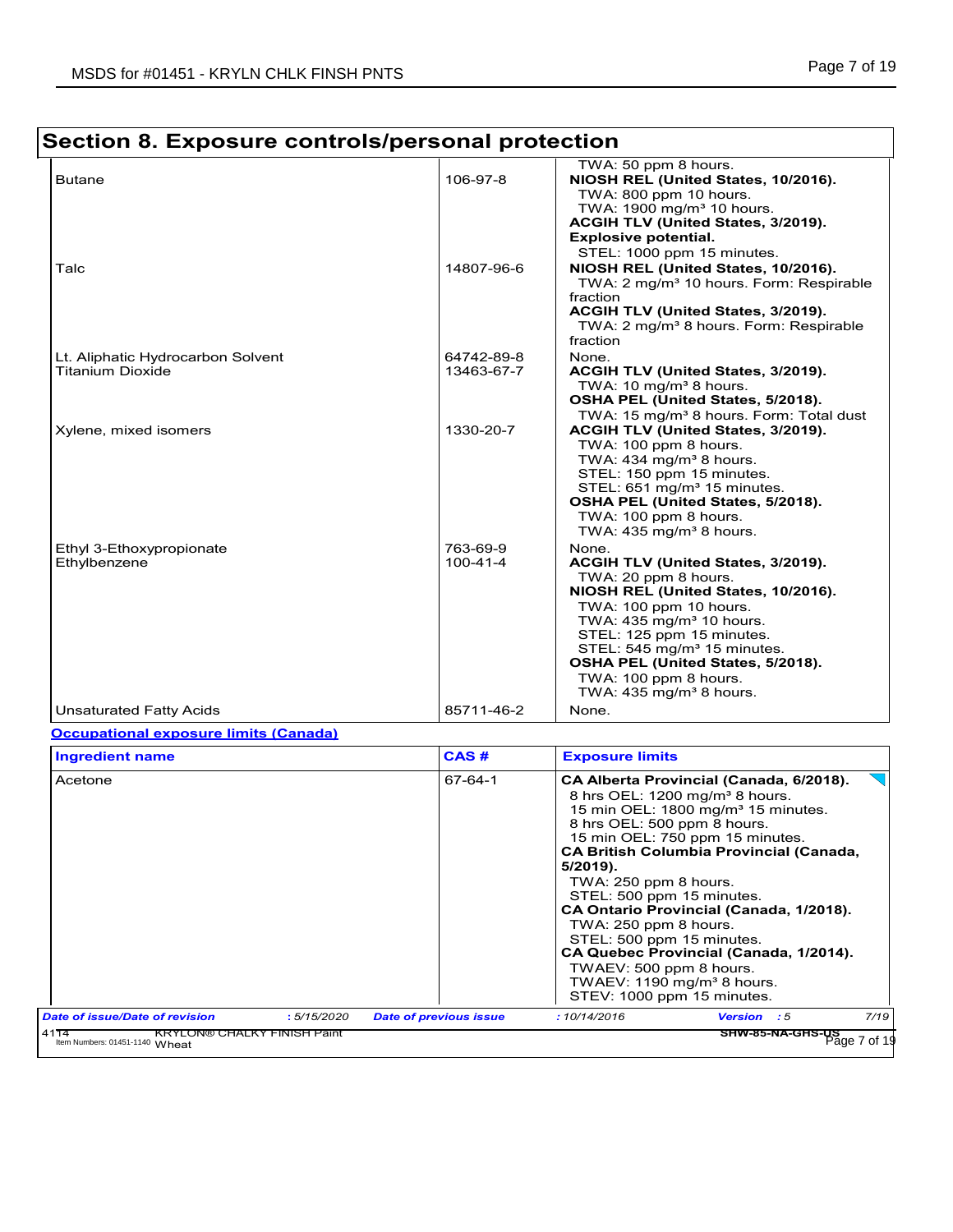|                         |            | STEV: 2380 mg/m <sup>3</sup> 15 minutes.<br><b>CA Saskatchewan Provincial (Canada,</b><br>7/2013).<br>STEL: 750 ppm 15 minutes.<br>TWA: 500 ppm 8 hours.                                                                                                                                                                                                                                                                                                                                                                                                                                                                                                                                                |
|-------------------------|------------|---------------------------------------------------------------------------------------------------------------------------------------------------------------------------------------------------------------------------------------------------------------------------------------------------------------------------------------------------------------------------------------------------------------------------------------------------------------------------------------------------------------------------------------------------------------------------------------------------------------------------------------------------------------------------------------------------------|
| Normal propane          | 74-98-6    | CA Alberta Provincial (Canada, 6/2018).<br>8 hrs OEL: 1000 ppm 8 hours.<br>CA Quebec Provincial (Canada, 1/2014).<br>TWAEV: 1000 ppm 8 hours.<br>TWAEV: 1800 mg/m <sup>3</sup> 8 hours.<br>CA Ontario Provincial (Canada, 1/2018).<br>TWA: 1000 ppm 8 hours.<br>CA Saskatchewan Provincial (Canada,                                                                                                                                                                                                                                                                                                                                                                                                     |
|                         |            | 7/2013).<br>STEL: 1250 ppm 15 minutes.<br>TWA: 1000 ppm 8 hours.<br><b>CA British Columbia Provincial (Canada,</b><br>5/2019). Oxygen Depletion [Asphyxiant].<br><b>Explosive potential.</b>                                                                                                                                                                                                                                                                                                                                                                                                                                                                                                            |
| Normal butyl acetate    | 123-86-4   | CA Alberta Provincial (Canada, 6/2018).<br>15 min OEL: 200 ppm 15 minutes.<br>15 min OEL: 950 mg/m <sup>3</sup> 15 minutes.<br>8 hrs OEL: 150 ppm 8 hours.<br>8 hrs OEL: 713 mg/m <sup>3</sup> 8 hours.<br><b>CA British Columbia Provincial (Canada,</b><br>$5/2019$ ).<br>TWA: 20 ppm 8 hours.<br>CA Ontario Provincial (Canada, 1/2018).<br>TWA: 150 ppm 8 hours.<br>STEL: 200 ppm 15 minutes.<br>CA Quebec Provincial (Canada, 1/2014).<br>TWAEV: 150 ppm 8 hours.<br>TWAEV: 713 mg/m <sup>3</sup> 8 hours.<br>STEV: 200 ppm 15 minutes.<br>STEV: 950 mg/m <sup>3</sup> 15 minutes.<br><b>CA Saskatchewan Provincial (Canada,</b><br>7/2013).<br>STEL: 200 ppm 15 minutes.<br>TWA: 150 ppm 8 hours. |
| <b>Butane</b>           | 106-97-8   | CA Alberta Provincial (Canada, 6/2018).<br>8 hrs OEL: 1000 ppm 8 hours.<br>CA Quebec Provincial (Canada, 1/2014).<br>TWAEV: 800 ppm 8 hours.<br>TWAEV: 1900 mg/m <sup>3</sup> 8 hours.<br>CA Ontario Provincial (Canada, 1/2018).<br>TWA: 800 ppm 8 hours.<br><b>CA Saskatchewan Provincial (Canada,</b><br>$7/2013$ ).<br>STEL: 1250 ppm 15 minutes.<br>TWA: 1000 ppm 8 hours.<br><b>CA British Columbia Provincial (Canada,</b><br>5/2019). Explosive potential.<br>STEL: 1000 ppm 15 minutes.                                                                                                                                                                                                        |
| talc (none asbestiform) | 14807-96-6 | <b>CA British Columbia Provincial (Canada,</b><br>5/2019).<br>TWA: 2 mg/m <sup>3</sup> 8 hours. Form: Respirable                                                                                                                                                                                                                                                                                                                                                                                                                                                                                                                                                                                        |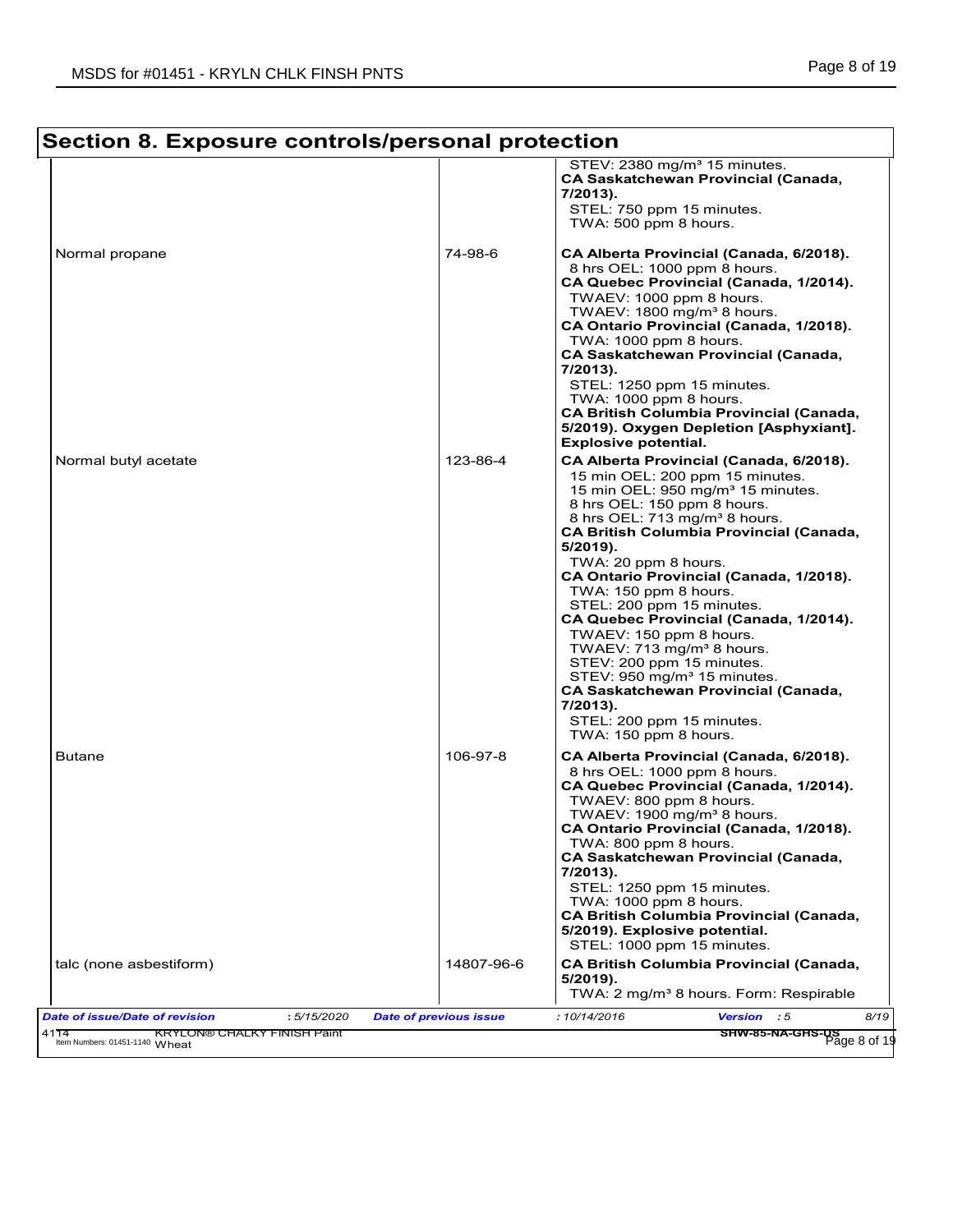|                                       | Section 8. Exposure controls/personal protection                                                                                                                                                                                                                                                                                                                                                                                                                                                                                                                                                                                                                                                                                                   |
|---------------------------------------|----------------------------------------------------------------------------------------------------------------------------------------------------------------------------------------------------------------------------------------------------------------------------------------------------------------------------------------------------------------------------------------------------------------------------------------------------------------------------------------------------------------------------------------------------------------------------------------------------------------------------------------------------------------------------------------------------------------------------------------------------|
|                                       | TWA: 0.1 f/cc 8 hours.<br>CA Quebec Provincial (Canada, 1/2014).<br>TWAEV: 3 mg/m <sup>3</sup> 8 hours. Form: Respirable<br>dust.<br>CA Ontario Provincial (Canada, 1/2018).<br>TWA: 2 mg/m <sup>3</sup> 8 hours. Form: Respirable<br>fraction.<br>TWA: 2 f/cc 8 hours.<br>CA Alberta Provincial (Canada, 6/2018).<br>8 hrs OEL: 2 mg/m <sup>3</sup> 8 hours. Form:<br>Respirable particulate<br><b>CA Saskatchewan Provincial (Canada,</b><br>7/2013).<br>TWA: 2 mg/m <sup>3</sup> 8 hours. Form: respirable<br>fraction                                                                                                                                                                                                                          |
| Titanium dioxide                      | 13463-67-7<br>CA British Columbia Provincial (Canada,<br>5/2019).<br>TWA: 3 mg/m <sup>3</sup> 8 hours. Form: Respirable<br>dust<br>TWA: 10 mg/m <sup>3</sup> 8 hours. Form: Total dust<br>CA Quebec Provincial (Canada, 1/2014).<br>TWAEV: 10 mg/m <sup>3</sup> 8 hours. Form: Total dust.<br>CA Alberta Provincial (Canada, 6/2018).<br>8 hrs OEL: 10 mg/m <sup>3</sup> 8 hours.<br>CA Ontario Provincial (Canada, 1/2018).<br>TWA: 10 mg/m <sup>3</sup> 8 hours.<br><b>CA Saskatchewan Provincial (Canada,</b><br>7/2013).<br>STEL: 20 mg/m <sup>3</sup> 15 minutes.<br>TWA: 10 mg/m <sup>3</sup> 8 hours.                                                                                                                                       |
| Xylene                                | 1330-20-7<br>CA Alberta Provincial (Canada, 6/2018).<br>8 hrs OEL: 100 ppm 8 hours.<br>15 min OEL: 651 mg/m <sup>3</sup> 15 minutes.<br>15 min OEL: 150 ppm 15 minutes.<br>8 hrs OEL: 434 mg/m <sup>3</sup> 8 hours.<br><b>CA British Columbia Provincial (Canada,</b><br>$5/2019$ ).<br>TWA: 100 ppm 8 hours.<br>STEL: 150 ppm 15 minutes.<br>CA Quebec Provincial (Canada, 1/2014).<br>TWAEV: 100 ppm 8 hours.<br>TWAEV: 434 mg/m <sup>3</sup> 8 hours.<br>STEV: 150 ppm 15 minutes.<br>STEV: 651 mg/m <sup>3</sup> 15 minutes.<br>CA Ontario Provincial (Canada, 1/2018).<br>STEL: 150 ppm 15 minutes.<br>TWA: 100 ppm 8 hours.<br><b>CA Saskatchewan Provincial (Canada,</b><br>7/2013).<br>STEL: 150 ppm 15 minutes.<br>TWA: 100 ppm 8 hours. |
| Ethylbenzene                          | $100 - 41 - 4$<br>CA Alberta Provincial (Canada, 6/2018).<br>8 hrs OEL: 100 ppm 8 hours.<br>8 hrs OEL: 434 mg/m <sup>3</sup> 8 hours.<br>15 min OEL: 543 mg/m <sup>3</sup> 15 minutes.<br>15 min OEL: 125 ppm 15 minutes.<br><b>CA British Columbia Provincial (Canada,</b>                                                                                                                                                                                                                                                                                                                                                                                                                                                                        |
| <b>Date of issue/Date of revision</b> | :5/15/2020<br><b>Date of previous issue</b><br>:10/14/2016<br>Version : 5<br>9/19                                                                                                                                                                                                                                                                                                                                                                                                                                                                                                                                                                                                                                                                  |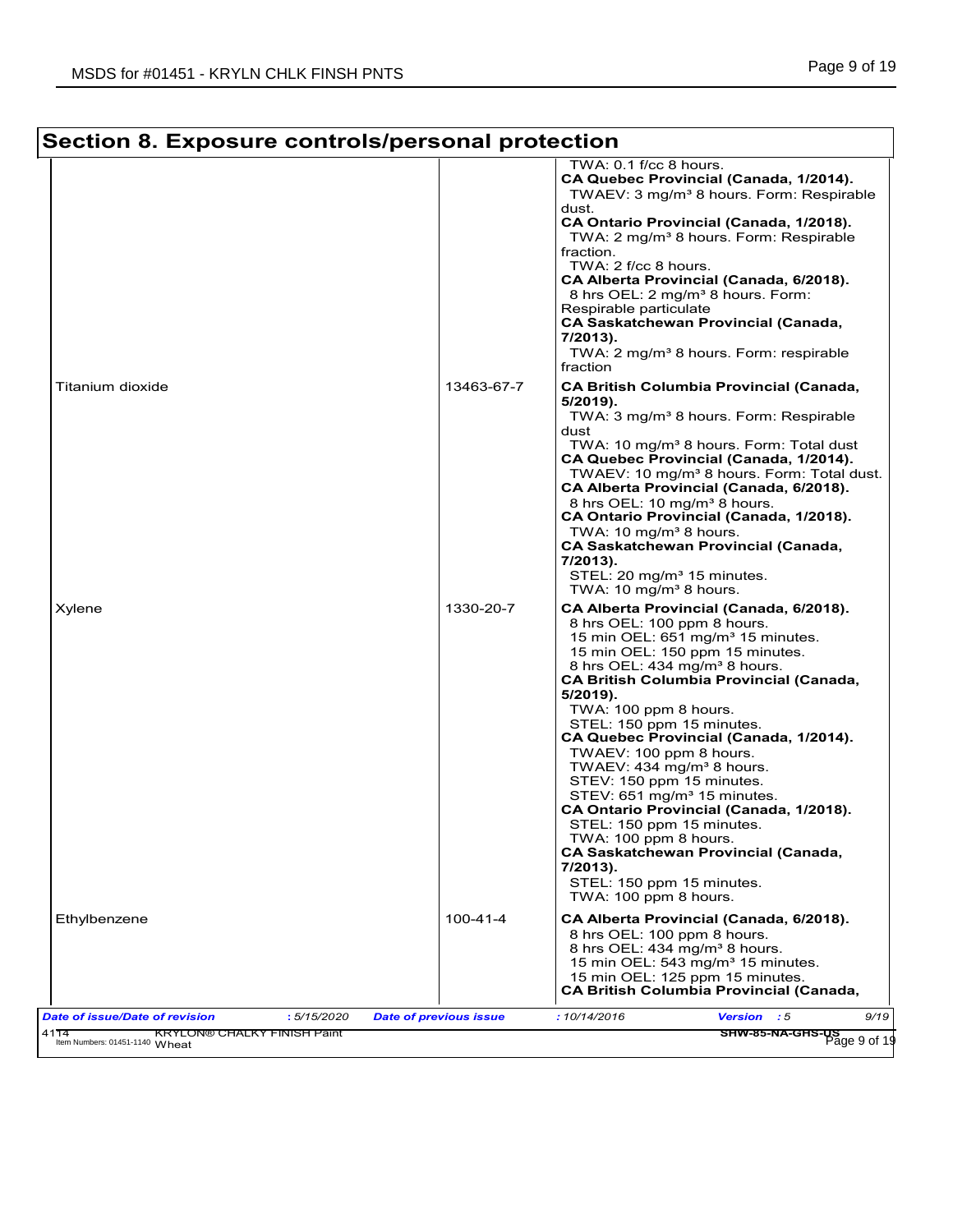# **Section 8. Exposure controls/personal protection**

| $5/2019$ ).                                |
|--------------------------------------------|
| TWA: 20 ppm 8 hours.                       |
| CA Ontario Provincial (Canada, 1/2018).    |
| TWA: 20 ppm 8 hours.                       |
| CA Quebec Provincial (Canada, 1/2014).     |
| TWAEV: 100 ppm 8 hours.                    |
| TWAEV: 434 mg/m <sup>3</sup> 8 hours.      |
| STEV: 125 ppm 15 minutes.                  |
| STEV: 543 mg/m <sup>3</sup> 15 minutes.    |
| <b>CA Saskatchewan Provincial (Canada,</b> |
| 7/2013).                                   |
|                                            |
| STEL: 125 ppm 15 minutes.                  |
| TWA: 100 ppm 8 hours.                      |

# **Occupational exposure limits (Mexico)**

|                       | CAS#      | <b>Exposure limits</b>                                                                          |
|-----------------------|-----------|-------------------------------------------------------------------------------------------------|
| Acetone               | 67-64-1   | ╲┓<br>NOM-010-STPS-2014 (Mexico, 4/2016).<br>TWA: 500 ppm 8 hours.<br>STEL: 750 ppm 15 minutes. |
| Propane               | 74-98-6   | NOM-010-STPS-2014 (Mexico, 4/2016).<br>TWA: 1000 ppm 8 hours.                                   |
| n-Butyl Acetate       | 123-86-4  | NOM-010-STPS-2014 (Mexico, 4/2016).<br>TWA: 150 ppm 8 hours.<br>STEL: 200 ppm 15 minutes.       |
| <b>Butane</b>         | 106-97-8  | NOM-010-STPS-2014 (Mexico, 4/2016).<br>TWA: $1000$ ppm 8 hours.                                 |
| Xylene, mixed isomers | 1330-20-7 | NOM-010-STPS-2014 (Mexico, 4/2016).<br>STEL: 150 ppm 15 minutes.<br>TWA: 100 ppm 8 hours.       |
| Ethylbenzene          | 100-41-4  | NOM-010-STPS-2014 (Mexico, 4/2016).<br>TWA: 20 ppm 8 hours.                                     |

| <b>Appropriate engineering</b><br><b>controls</b> | : Use only with adequate ventilation. Use process enclosures, local exhaust ventilation or<br>other engineering controls to keep worker exposure to airborne contaminants below any<br>recommended or statutory limits. The engineering controls also need to keep gas,<br>vapor or dust concentrations below any lower explosive limits. Use explosion-proof<br>ventilation equipment.                                                                                     |
|---------------------------------------------------|-----------------------------------------------------------------------------------------------------------------------------------------------------------------------------------------------------------------------------------------------------------------------------------------------------------------------------------------------------------------------------------------------------------------------------------------------------------------------------|
| <b>Environmental exposure</b><br><b>controls</b>  | Emissions from ventilation or work process equipment should be checked to ensure<br>they comply with the requirements of environmental protection legislation. In some<br>cases, fume scrubbers, filters or engineering modifications to the process equipment<br>will be necessary to reduce emissions to acceptable levels.                                                                                                                                               |
| <b>Individual protection measures</b>             |                                                                                                                                                                                                                                                                                                                                                                                                                                                                             |
| <b>Hygiene measures</b>                           | : Wash hands, forearms and face thoroughly after handling chemical products, before<br>eating, smoking and using the lavatory and at the end of the working period.<br>Appropriate techniques should be used to remove potentially contaminated clothing.<br>Contaminated work clothing should not be allowed out of the workplace. Wash<br>contaminated clothing before reusing. Ensure that eyewash stations and safety<br>showers are close to the workstation location. |
| <b>Eye/face protection</b>                        | Safety eyewear complying with an approved standard should be used when a risk<br>assessment indicates this is necessary to avoid exposure to liquid splashes, mists,<br>gases or dusts. If contact is possible, the following protection should be worn, unless<br>the assessment indicates a higher degree of protection: chemical splash goggles.                                                                                                                         |
| <b>Skin protection</b>                            |                                                                                                                                                                                                                                                                                                                                                                                                                                                                             |

| Date of issue/Date of revision                                          | 5/15/2020 | Date of previous issue | : 10/14/2016 | <b>Version</b> : 5                | 10/19 |
|-------------------------------------------------------------------------|-----------|------------------------|--------------|-----------------------------------|-------|
| $-41T$<br>KRYLON® CHALKY FINISH Paint<br>Item Numbers: 01451-1140 Wheat |           |                        |              | SHW-85-NA-GHS-DS<br>Page 10 of 19 |       |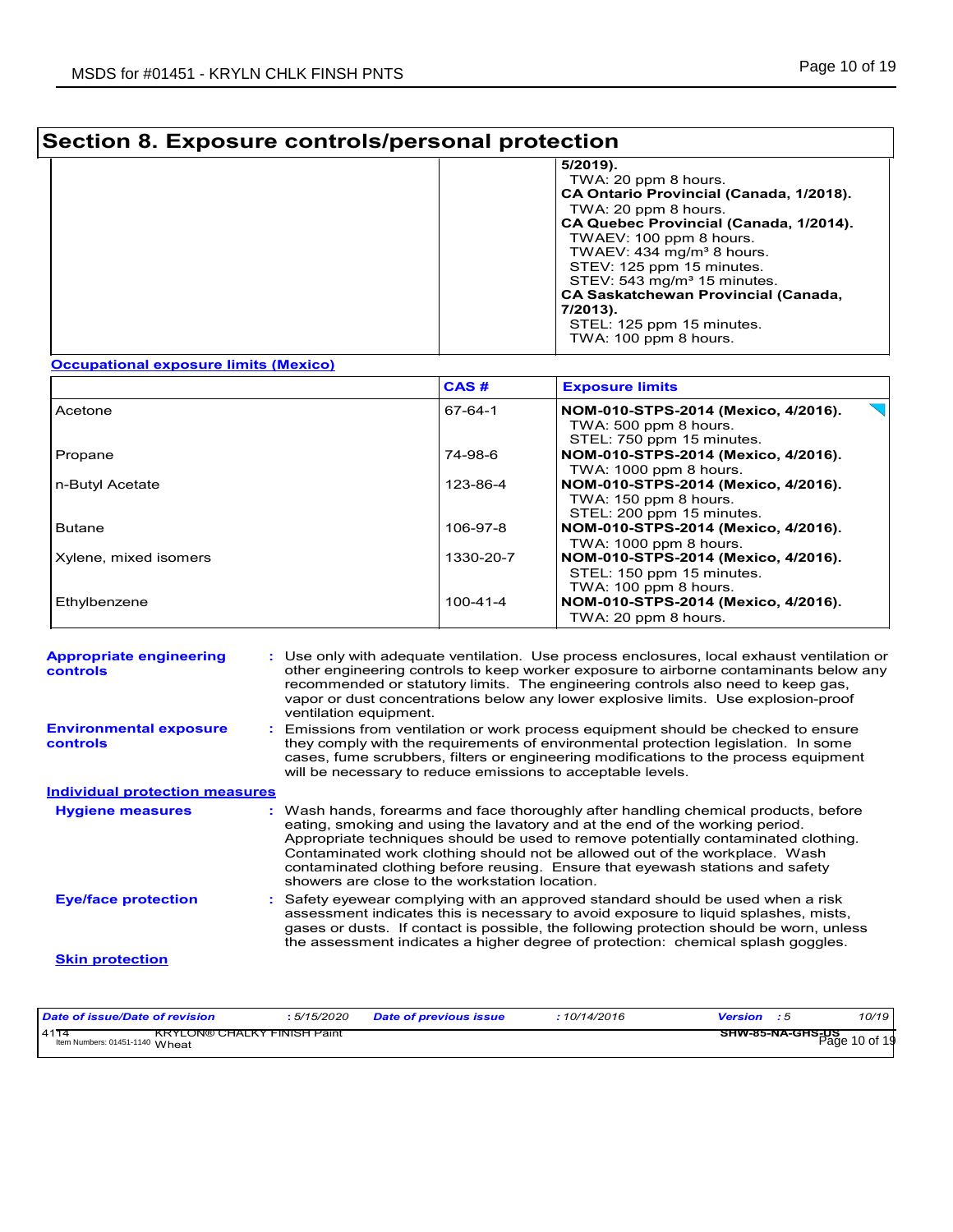# **Section 8. Exposure controls/personal protection**

| <b>Hand protection</b>        | : Chemical-resistant, impervious gloves complying with an approved standard should be<br>worn at all times when handling chemical products if a risk assessment indicates this is<br>necessary. Considering the parameters specified by the glove manufacturer, check<br>during use that the gloves are still retaining their protective properties. It should be<br>noted that the time to breakthrough for any glove material may be different for different<br>glove manufacturers. In the case of mixtures, consisting of several substances, the<br>protection time of the gloves cannot be accurately estimated. |  |
|-------------------------------|------------------------------------------------------------------------------------------------------------------------------------------------------------------------------------------------------------------------------------------------------------------------------------------------------------------------------------------------------------------------------------------------------------------------------------------------------------------------------------------------------------------------------------------------------------------------------------------------------------------------|--|
| <b>Body protection</b>        | : Personal protective equipment for the body should be selected based on the task being<br>performed and the risks involved and should be approved by a specialist before<br>handling this product. When there is a risk of ignition from static electricity, wear anti-<br>static protective clothing. For the greatest protection from static discharges, clothing<br>should include anti-static overalls, boots and gloves.                                                                                                                                                                                         |  |
| <b>Other skin protection</b>  | : Appropriate footwear and any additional skin protection measures should be selected<br>based on the task being performed and the risks involved and should be approved by a<br>specialist before handling this product.                                                                                                                                                                                                                                                                                                                                                                                              |  |
| <b>Respiratory protection</b> | : Based on the hazard and potential for exposure, select a respirator that meets the<br>appropriate standard or certification. Respirators must be used according to a<br>respiratory protection program to ensure proper fitting, training, and other important<br>aspects of use.                                                                                                                                                                                                                                                                                                                                    |  |

# **Section 9. Physical and chemical properties**

| <b>Physical state</b><br>: Liquid.<br><b>Color</b><br>: Not available.<br>Odor<br>: Not available.<br>: Not available.<br><b>Odor threshold</b><br>рH<br>: 7<br><b>Melting point/freezing point</b><br>: Not available.<br><b>Boiling point/boiling range</b><br>: Not available.<br><b>Flash point</b><br>: Closed cup: -29 $^{\circ}$ C (-20.2 $^{\circ}$ F) [Pensky-Martens Closed Cup]<br><b>Evaporation rate</b><br>$: 5.6$ (butyl acetate = 1)<br><b>Flammability (solid, gas)</b><br>: Not available. |  |
|--------------------------------------------------------------------------------------------------------------------------------------------------------------------------------------------------------------------------------------------------------------------------------------------------------------------------------------------------------------------------------------------------------------------------------------------------------------------------------------------------------------|--|
|                                                                                                                                                                                                                                                                                                                                                                                                                                                                                                              |  |
|                                                                                                                                                                                                                                                                                                                                                                                                                                                                                                              |  |
|                                                                                                                                                                                                                                                                                                                                                                                                                                                                                                              |  |
|                                                                                                                                                                                                                                                                                                                                                                                                                                                                                                              |  |
|                                                                                                                                                                                                                                                                                                                                                                                                                                                                                                              |  |
|                                                                                                                                                                                                                                                                                                                                                                                                                                                                                                              |  |
|                                                                                                                                                                                                                                                                                                                                                                                                                                                                                                              |  |
|                                                                                                                                                                                                                                                                                                                                                                                                                                                                                                              |  |
|                                                                                                                                                                                                                                                                                                                                                                                                                                                                                                              |  |
|                                                                                                                                                                                                                                                                                                                                                                                                                                                                                                              |  |
| Lower and upper explosive<br>$:$ Lower: $0.9\%$<br>Upper: 12.8%<br>(flammable) limits                                                                                                                                                                                                                                                                                                                                                                                                                        |  |
| : 101.3 kPa (760 mm Hg) [at 20 $^{\circ}$ C]<br><b>Vapor pressure</b>                                                                                                                                                                                                                                                                                                                                                                                                                                        |  |
| <b>Vapor density</b><br>: $1.55$ [Air = 1]                                                                                                                                                                                                                                                                                                                                                                                                                                                                   |  |
| <b>Relative density</b><br>: 0.78                                                                                                                                                                                                                                                                                                                                                                                                                                                                            |  |
| <b>Solubility</b><br>: Not available.                                                                                                                                                                                                                                                                                                                                                                                                                                                                        |  |
| <b>Partition coefficient: n-</b><br>: Not available.<br>octanol/water                                                                                                                                                                                                                                                                                                                                                                                                                                        |  |
| : Not available.<br><b>Auto-ignition temperature</b>                                                                                                                                                                                                                                                                                                                                                                                                                                                         |  |
| : Not available.<br><b>Decomposition temperature</b>                                                                                                                                                                                                                                                                                                                                                                                                                                                         |  |
| <b>Viscosity</b><br>Kinematic (40°C (104°F)): <0.205 cm <sup>2</sup> /s (<20.5 cSt)                                                                                                                                                                                                                                                                                                                                                                                                                          |  |
| <b>Molecular weight</b><br>Not applicable.                                                                                                                                                                                                                                                                                                                                                                                                                                                                   |  |
| <b>Aerosol product</b>                                                                                                                                                                                                                                                                                                                                                                                                                                                                                       |  |
| <b>Type of aerosol</b><br>: Spray                                                                                                                                                                                                                                                                                                                                                                                                                                                                            |  |
| <b>Heat of combustion</b><br>$: 27.094$ kJ/g                                                                                                                                                                                                                                                                                                                                                                                                                                                                 |  |

| Date of issue/Date of revision                                               | 5/15/2020 | Date of previous issue | : 10/14/2016 | Version                  | 11/19    |
|------------------------------------------------------------------------------|-----------|------------------------|--------------|--------------------------|----------|
| 4114<br><b>KRYLON® CHALKY FINISH Paint</b><br>Item Numbers: 01451-1140 Wheat |           |                        |              | SHW-85-NA-GHS-US<br>Page | 11 of 19 |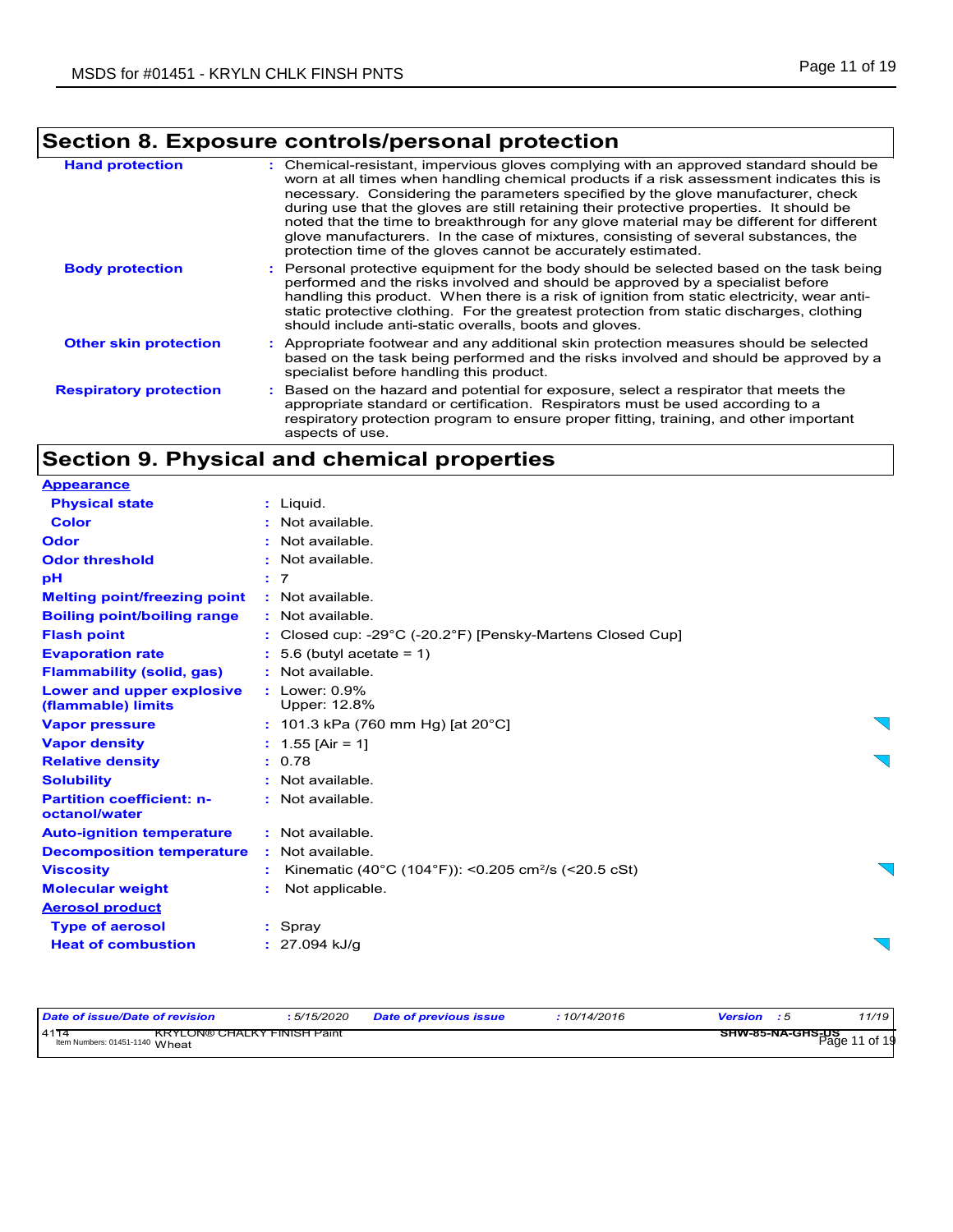| Section 10. Stability and reactivity                |                                                                                                           |  |  |  |  |
|-----------------------------------------------------|-----------------------------------------------------------------------------------------------------------|--|--|--|--|
| <b>Reactivity</b>                                   | : No specific test data related to reactivity available for this product or its ingredients.              |  |  |  |  |
| <b>Chemical stability</b>                           | : The product is stable.                                                                                  |  |  |  |  |
| <b>Possibility of hazardous</b><br><b>reactions</b> | : Under normal conditions of storage and use, hazardous reactions will not occur.                         |  |  |  |  |
| <b>Conditions to avoid</b>                          | : Avoid all possible sources of ignition (spark or flame).                                                |  |  |  |  |
| <b>Incompatible materials</b>                       | : No specific data.                                                                                       |  |  |  |  |
| <b>Hazardous decomposition</b><br>products          | : Under normal conditions of storage and use, hazardous decomposition products should<br>not be produced. |  |  |  |  |

# **Section 11. Toxicological information**

# **Information on toxicological effects**

| <b>Acute toxicity</b> |
|-----------------------|
|                       |

| <b>Product/ingredient name</b> | <b>Result</b>                | <b>Species</b> | <b>Dose</b>              | <b>Exposure</b> |
|--------------------------------|------------------------------|----------------|--------------------------|-----------------|
| Acetone                        | LD50 Oral                    | Rat            | 5800 mg/kg               |                 |
| n-Butyl Acetate                | LD50 Dermal                  | Rabbit         | $\mid$ > 17600 mg/kg     |                 |
|                                | LD50 Oral                    | Rat            | 10768 mg/kg              |                 |
| <b>Butane</b>                  | <b>LC50 Inhalation Vapor</b> | Rat            | 658000 mg/m <sup>3</sup> | 4 hours         |
| Xylene, mixed isomers          | ILC50 Inhalation Gas.        | Rat            | 5000 ppm                 | 4 hours         |
|                                | LD50 Oral                    | Rat            | 4300 mg/kg               |                 |
| Ethyl 3-Ethoxypropionate       | LD50 Oral                    | Rat            | 3200 mg/kg               |                 |
| Ethylbenzene                   | LD50 Dermal                  | Rabbit         | >5000 mg/kg              |                 |
|                                | LD50 Oral                    | Rat            | 3500 mg/kg               |                 |

|  | <b>Irritation/Corrosion</b> |  |
|--|-----------------------------|--|
|--|-----------------------------|--|

| <b>Product/ingredient name</b> | <b>Result</b>                               | <b>Species</b> | <b>Score</b> | <b>Exposure</b>  | <b>Observation</b>                      |       |
|--------------------------------|---------------------------------------------|----------------|--------------|------------------|-----------------------------------------|-------|
| Acetone                        | Eyes - Mild irritant                        | Human          |              | 186300 ppm       |                                         |       |
|                                | Eyes - Mild irritant                        | Rabbit         |              | 10 UI            |                                         |       |
|                                | Eyes - Moderate irritant                    | Rabbit         |              | 24 hours 20      |                                         |       |
|                                |                                             |                |              | mg               |                                         |       |
|                                | Eyes - Severe irritant                      | Rabbit         |              | 20 mg            |                                         |       |
|                                | Skin - Mild irritant                        | Rabbit         |              | 24 hours 500     |                                         |       |
|                                |                                             |                |              | mg               |                                         |       |
|                                | Skin - Mild irritant                        | Rabbit         |              | 395 mg           |                                         |       |
| n-Butyl Acetate                | Eyes - Moderate irritant                    | Rabbit         |              | $100 \text{ mg}$ |                                         |       |
|                                | Skin - Moderate irritant                    | Rabbit         |              | 24 hours 500     |                                         |       |
|                                |                                             |                |              | mg               |                                         |       |
| Talc                           | Skin - Mild irritant                        | Human          |              | 72 hours 300     |                                         |       |
|                                |                                             |                |              | ug I             |                                         |       |
| <b>Titanium Dioxide</b>        | Skin - Mild irritant                        | Human          |              | 72 hours 300     |                                         |       |
|                                |                                             |                |              | ug l             |                                         |       |
| Xylene, mixed isomers          | Eyes - Mild irritant                        | Rabbit         |              | 87 mg            |                                         |       |
|                                | Eyes - Severe irritant                      | Rabbit         |              | 24 hours 5       |                                         |       |
|                                |                                             |                |              | mg               |                                         |       |
|                                | Skin - Mild irritant                        | Rat            |              | 8 hours 60 UI    |                                         |       |
|                                | Skin - Moderate irritant                    | Rabbit         |              | 24 hours 500     |                                         |       |
|                                |                                             |                |              | mg               |                                         |       |
|                                | Skin - Moderate irritant                    | Rabbit         |              | 100 %            |                                         |       |
| Ethyl 3-Ethoxypropionate       | Skin - Mild irritant                        | Rabbit         |              | 24 hours 500     |                                         |       |
| Date of issue/Date of revision | :5/15/2020<br><b>Date of previous issue</b> |                | :10/14/2016  | <b>Version</b>   | :5<br>SHW-85-NA-GHS-US<br>Page 12 of 19 | 12/19 |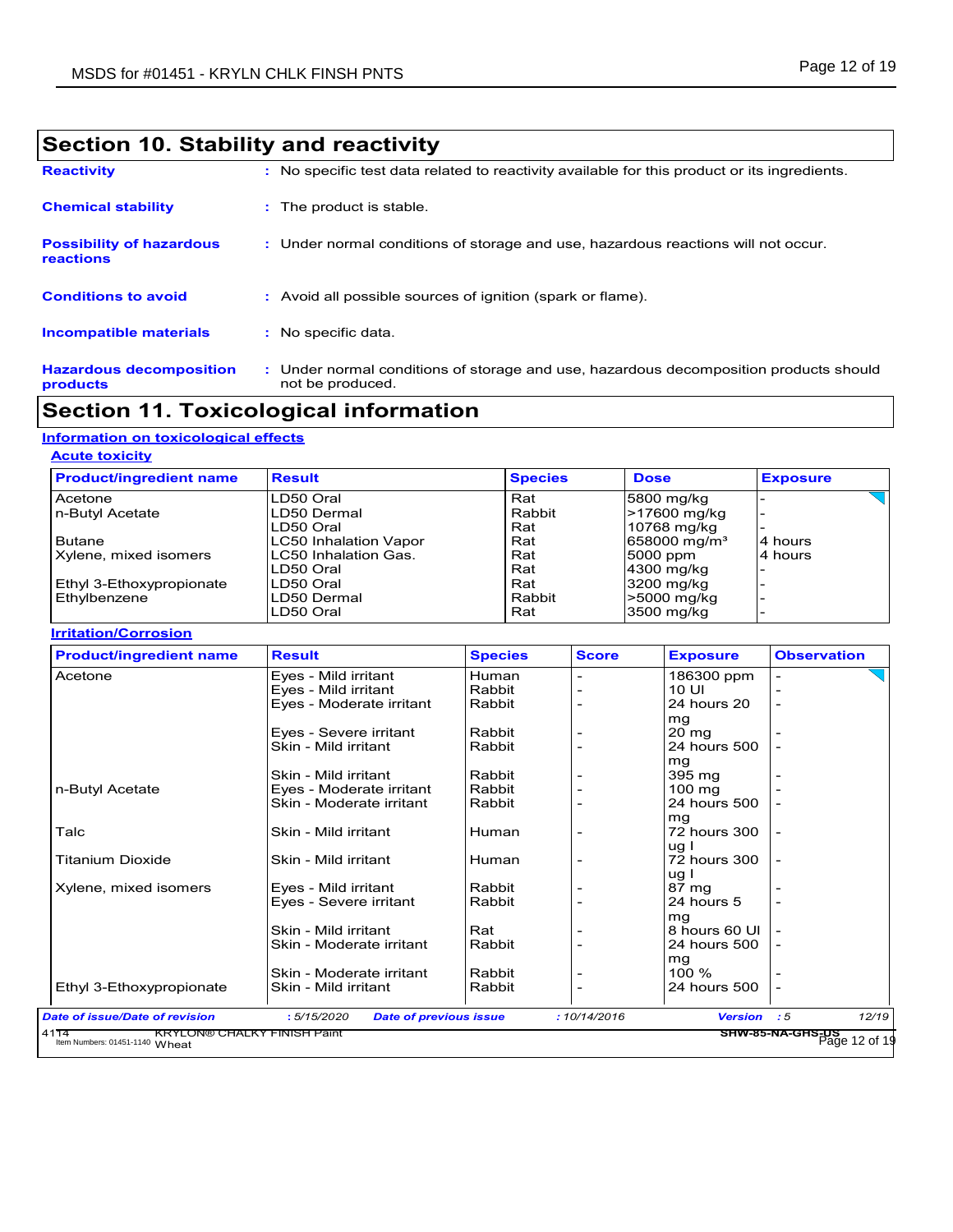# **Section 11. Toxicological information**

| Ethylbenzene | Eyes - Severe irritant<br>ISkin - Mild irritant | Rabbit<br>Rabbit | mq<br>500 mg<br>24 hours 15 |  |
|--------------|-------------------------------------------------|------------------|-----------------------------|--|
|              |                                                 |                  | mg                          |  |

#### **Sensitization** Not available.

#### **Mutagenicity**

Not available.

#### **Carcinogenicity**

Not available.

#### **Classification**

| Talc<br>Titanium Dioxide<br>2B | <b>Product/ingredient name</b> | <b>IARC</b><br><b>OSHA</b> | <b>NTP</b> |  |
|--------------------------------|--------------------------------|----------------------------|------------|--|
| Ethylbenzene<br>2B             | Xylene, mixed isomers          |                            |            |  |

#### **Reproductive toxicity** Not available.

**Teratogenicity**

Not available.

#### **Specific target organ toxicity (single exposure)**

| <b>Name</b>                       | <b>Category</b> | <b>Route of</b><br>exposure | <b>Target organs</b>            |
|-----------------------------------|-----------------|-----------------------------|---------------------------------|
| Acetone                           | Category 3      | Not applicable.             | Narcotic effects                |
|                                   | Category 3      | Not applicable.             | Respiratory tract<br>irritation |
| Propane                           | Category 3      | Not applicable.             | Narcotic effects                |
|                                   | Category 3      | Not applicable.             | Respiratory tract<br>irritation |
| n-Butyl Acetate                   | Category 3      | Not applicable.             | Narcotic effects                |
| <b>Butane</b>                     | Category 3      | Not applicable.             | Narcotic effects                |
|                                   | Category 3      | Not applicable.             | Respiratory tract<br>irritation |
| Lt. Aliphatic Hydrocarbon Solvent | Category 3      | Not applicable.             | Narcotic effects                |
|                                   | Category 3      | Not applicable.             | Respiratory tract<br>irritation |
| Xylene, mixed isomers             | Category 3      | Not applicable.             | Respiratory tract<br>irritation |
| Ethylbenzene                      | Category 3      | Not applicable.             | Narcotic effects                |
|                                   | Category 3      | Not applicable.             | Respiratory tract<br>irritation |

**Specific target organ toxicity (repeated exposure)**

| Date of issue/Date of revision                                                | : 5/15/2020 | <b>Date of previous issue</b> | :10/14/2016 | <b>Version</b> : 5                  | 13/19 |
|-------------------------------------------------------------------------------|-------------|-------------------------------|-------------|-------------------------------------|-------|
| 14114<br><b>KRYLON® CHALKY FINISH Paint</b><br>Item Numbers: 01451-1140 Wheat |             |                               |             | — SHW-85-NA-GHS-US<br>Раде 13 of 19 |       |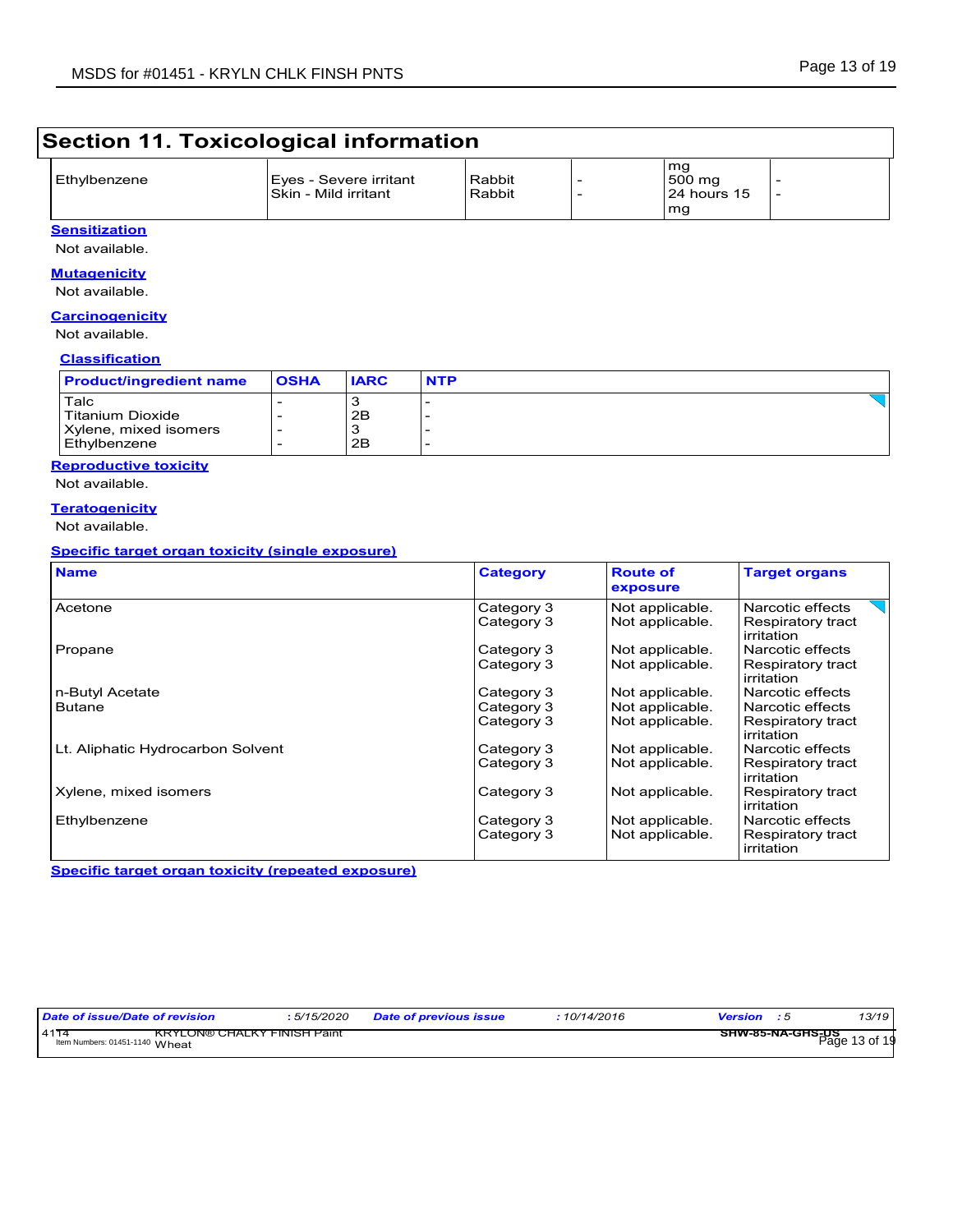**Information on the likely :** Not available.

# **Section 11. Toxicological information**

| <b>Name</b>                       | <b>Category</b> | <b>Route of</b><br>exposure | <b>Target organs</b> |
|-----------------------------------|-----------------|-----------------------------|----------------------|
| Acetone                           | Category 2      | Not determined              | Not determined       |
| Propane                           | Category 2      | I Not determined            | Not determined       |
| <b>Butane</b>                     | Category 2      | Not determined              | Not determined       |
| Talc                              | Category 1      | Inhalation                  | lungs                |
| Lt. Aliphatic Hydrocarbon Solvent | Category 2      | I Not determined            | Not determined       |
| Xylene, mixed isomers             | Category 2      | Not determined              | Not determined       |
| Ethylbenzene                      | Category 2      | Not determined              | Not determined       |

#### **Aspiration hazard**

| <b>Name</b>                       | <b>Result</b>                         |
|-----------------------------------|---------------------------------------|
| Propane                           | <b>ASPIRATION HAZARD - Category 1</b> |
| Butane                            | <b>ASPIRATION HAZARD - Category 1</b> |
| Lt. Aliphatic Hydrocarbon Solvent | <b>ASPIRATION HAZARD - Category 1</b> |
| Xylene, mixed isomers             | <b>ASPIRATION HAZARD - Category 1</b> |
| Ethylbenzene                      | <b>ASPIRATION HAZARD - Category 1</b> |

| routes of exposure                                                    |                                                                                                                                                                                         |       |
|-----------------------------------------------------------------------|-----------------------------------------------------------------------------------------------------------------------------------------------------------------------------------------|-------|
| <b>Potential acute health effects</b>                                 |                                                                                                                                                                                         |       |
| <b>Eye contact</b>                                                    | : Causes serious eye irritation.                                                                                                                                                        |       |
| <b>Inhalation</b>                                                     | : Can cause central nervous system (CNS) depression. May cause drowsiness or<br>dizziness. May cause respiratory irritation.                                                            |       |
| <b>Skin contact</b>                                                   | Causes skin irritation. May cause an allergic skin reaction.                                                                                                                            |       |
| <b>Ingestion</b>                                                      | Can cause central nervous system (CNS) depression. May be fatal if swallowed and<br>enters airways.                                                                                     |       |
|                                                                       | Symptoms related to the physical, chemical and toxicological characteristics                                                                                                            |       |
| <b>Eve contact</b>                                                    | : Adverse symptoms may include the following:<br>pain or irritation<br>watering<br>redness                                                                                              |       |
| <b>Inhalation</b>                                                     | Adverse symptoms may include the following:<br>respiratory tract irritation<br>coughing<br>nausea or vomiting<br>headache<br>drowsiness/fatigue<br>dizziness/vertigo<br>unconsciousness |       |
| <b>Skin contact</b>                                                   | : Adverse symptoms may include the following:<br>irritation<br>redness                                                                                                                  |       |
| <b>Ingestion</b>                                                      | : Adverse symptoms may include the following:<br>nausea or vomiting                                                                                                                     |       |
|                                                                       | Delayed and immediate effects and also chronic effects from short and long term exposure                                                                                                |       |
| <b>Short term exposure</b>                                            |                                                                                                                                                                                         |       |
| <b>Potential immediate</b><br><b>effects</b>                          | : Not available.                                                                                                                                                                        |       |
| <b>Potential delayed effects</b>                                      | : Not available.                                                                                                                                                                        |       |
| <b>Date of issue/Date of revision</b>                                 | :5/15/2020<br><b>Date of previous issue</b><br>:10/14/2016<br><b>Version</b> : 5                                                                                                        | 14/19 |
| 4114<br>KRYLON® CHALKY FINISH Paint<br>Item Numbers: 01451-1140 Wheat | SHW-85-NA-GHS-US<br>Page 14 of 19                                                                                                                                                       |       |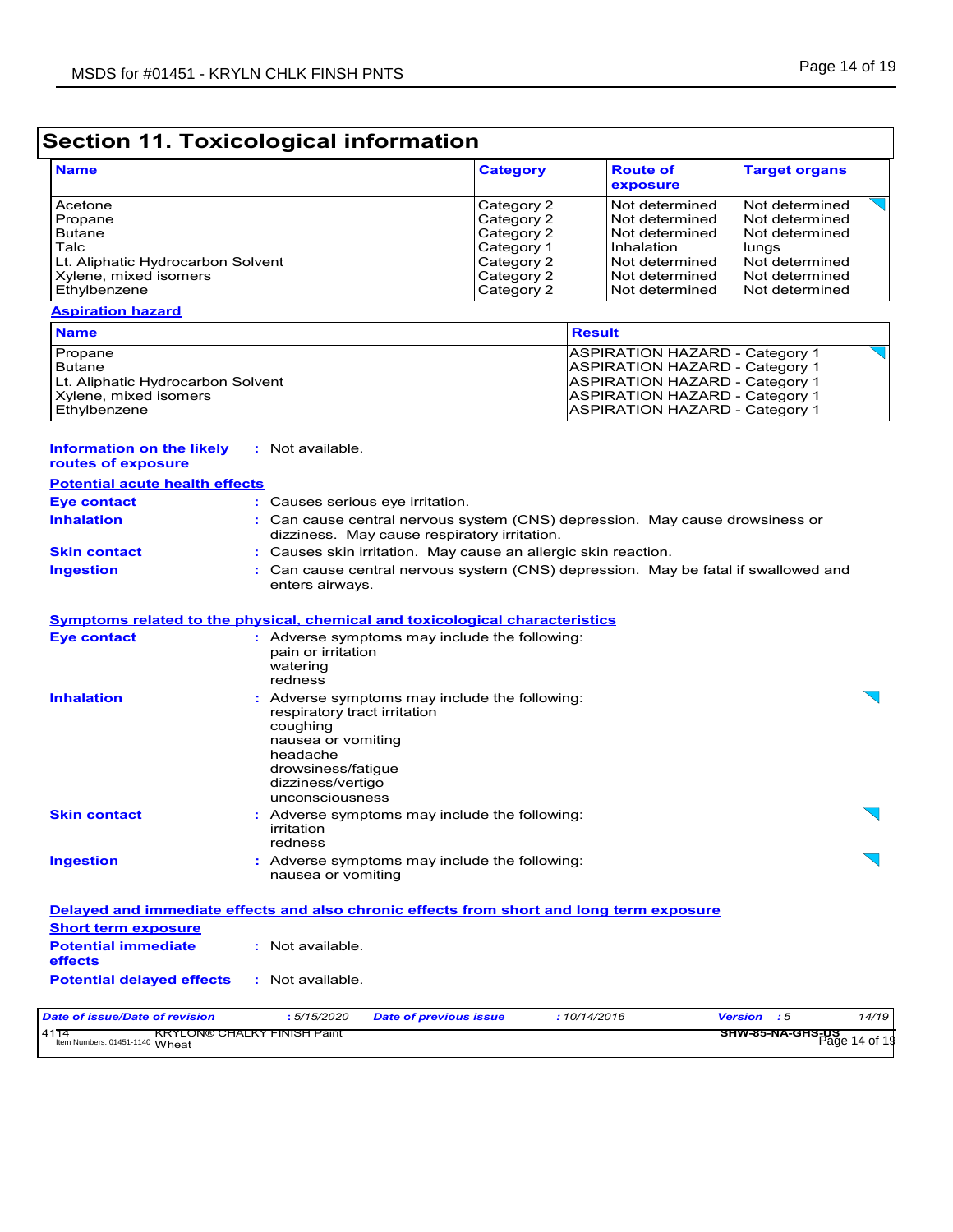# **Section 11. Toxicological information**

| Long term exposure                      |                                                                                                                                                                        |
|-----------------------------------------|------------------------------------------------------------------------------------------------------------------------------------------------------------------------|
| <b>Potential immediate</b><br>effects   | : Not available.                                                                                                                                                       |
| <b>Potential delayed effects</b>        | : Not available.                                                                                                                                                       |
| <b>Potential chronic health effects</b> |                                                                                                                                                                        |
| Not available.                          |                                                                                                                                                                        |
| General                                 | Causes damage to organs through prolonged or repeated exposure. Once sensitized, a<br>severe allergic reaction may occur when subsequently exposed to very low levels. |
| <b>Carcinogenicity</b>                  | : Suspected of causing cancer. Risk of cancer depends on duration and level of<br>exposure.                                                                            |
| <b>Mutagenicity</b>                     | : No known significant effects or critical hazards.                                                                                                                    |
| <b>Teratogenicity</b>                   | : No known significant effects or critical hazards.                                                                                                                    |
| <b>Developmental effects</b>            | : No known significant effects or critical hazards.                                                                                                                    |
| <b>Fertility effects</b>                | : No known significant effects or critical hazards.                                                                                                                    |

### **Numerical measures of toxicity**

#### **Acute toxicity estimates**

| <b>Route</b>       | <b>ATE value</b> |
|--------------------|------------------|
| Oral               | 76443.98 mg/kg   |
| Dermal             | 42973.18 mg/kg   |
| Inhalation (gases) | 195332.62 ppm    |

# **Section 12. Ecological information**

| <b>Toxicity</b> |  |
|-----------------|--|
|                 |  |

| <b>Product/ingredient name</b>        | <b>Result</b>                               | <b>Species</b>                             | <b>Exposure</b>                                                 |
|---------------------------------------|---------------------------------------------|--------------------------------------------|-----------------------------------------------------------------|
| Acetone                               | Acute EC50 7200000 µg/l Fresh water         | Algae - Selenastrum sp.                    | 96 hours                                                        |
|                                       | Acute LC50 6000000 µg/l Fresh water         | Crustaceans - Gammarus pulex               | 48 hours                                                        |
|                                       | Acute LC50 6900 mg/l Fresh water            | Daphnia - Daphnia magna                    | 48 hours                                                        |
|                                       | Acute LC50 5600 ppm Fresh water             | Fish - Poecilia reticulata                 | 96 hours                                                        |
|                                       | Chronic NOEC 4.95 mg/l Marine water         | Algae - Ulva pertusa                       | 96 hours                                                        |
|                                       | Chronic NOEC 0.016 ml/L Fresh water         | Crustaceans - Daphniidae                   | 21 days                                                         |
|                                       | Chronic NOEC 0.1 ml/L Fresh water           | Daphnia - Daphnia magna -<br>Neonate       | 21 days                                                         |
|                                       | Chronic NOEC 5 µg/l Marine water            | Fish - Gasterosteus aculeatus -<br>Larvae  | 42 days                                                         |
| n-Butyl Acetate                       | Acute LC50 32 mg/l Marine water             | Crustaceans - Artemia salina               | 48 hours                                                        |
|                                       | Acute LC50 18000 µg/l Fresh water           | Fish - Pimephales promelas                 | 96 hours                                                        |
| Lt. Aliphatic Hydrocarbon<br>Solvent  | Acute LC50 >100000 ppm Fresh water          | Fish - Oncorhynchus mykiss                 | 96 hours                                                        |
| <b>Titanium Dioxide</b>               | Acute LC50 >1000000 µg/l Marine water       | Fish - Fundulus heteroclitus               | 96 hours                                                        |
| Xylene, mixed isomers                 | Acute LC50 8500 µg/l Marine water           | Crustaceans - Palaemonetes<br>pugio        | 48 hours                                                        |
|                                       | Acute LC50 13400 µg/l Fresh water           | Fish - Pimephales promelas                 | 96 hours                                                        |
| Ethylbenzene                          | Acute EC50 4600 µg/l Fresh water            | Algae - Pseudokirchneriella<br>subcapitata | 72 hours                                                        |
|                                       | Acute EC50 3600 µg/l Fresh water            | Algae - Pseudokirchneriella<br>subcapitata | 96 hours                                                        |
|                                       | Acute EC50 6.53 mg/l Marine water           | Crustaceans - Artemia sp. -<br>Nauplii     | 48 hours                                                        |
| <b>Date of issue/Date of revision</b> | :5/15/2020<br><b>Date of previous issue</b> | :10/14/2016<br>Version : 5                 | 15/19<br>$\frac{1}{\sqrt{3}}$ SHW-85-NA-GHS-US<br>Page 15 of 19 |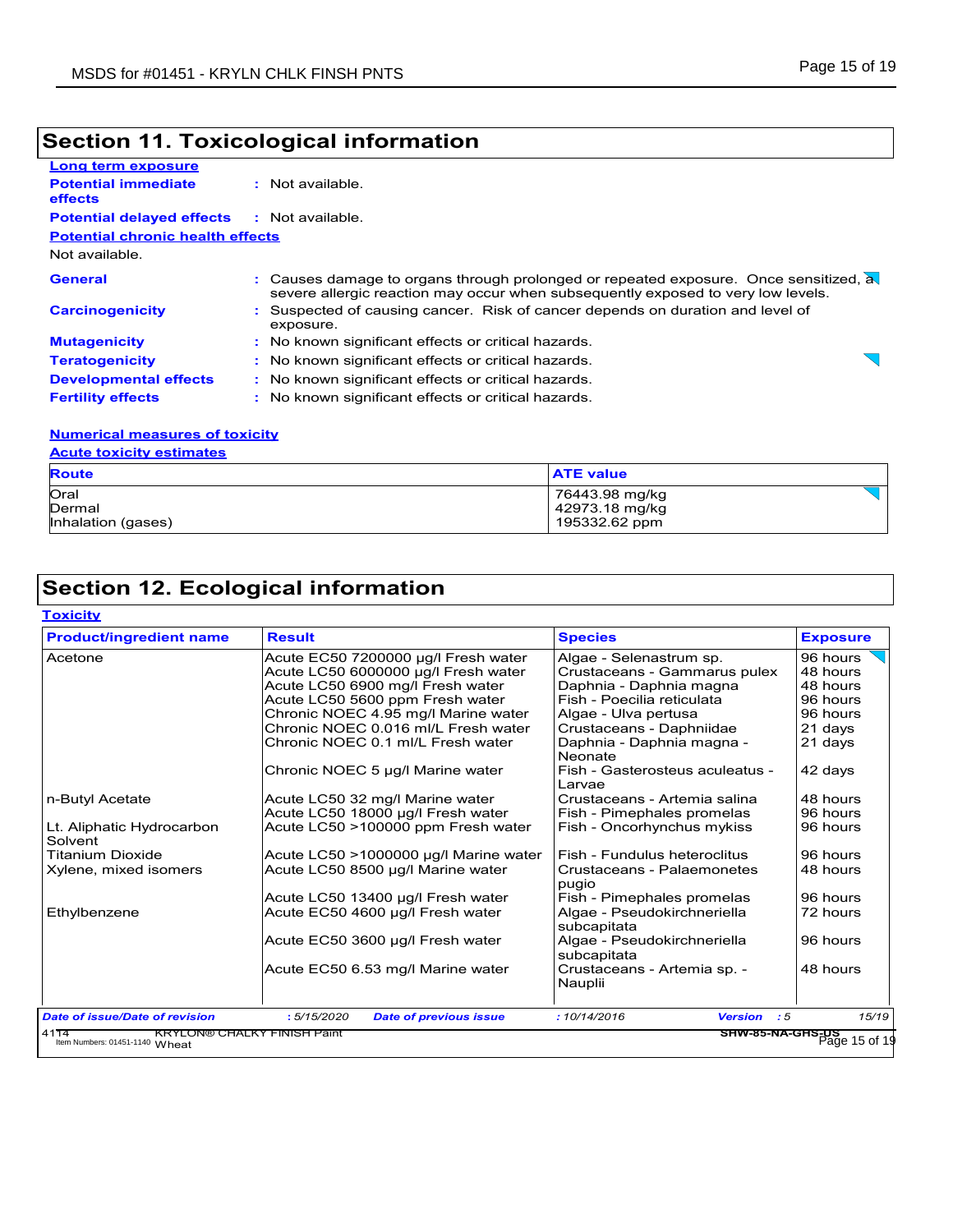# **Section 12. Ecological information** Acute EC50 2.93 mg/l Fresh water Daphnia - Daphnia magna -

| Acute EC50 2.93 mg/l Fresh water | Daphnia - Daphnia magna -         | l 48 hours |
|----------------------------------|-----------------------------------|------------|
|                                  | Neonate                           |            |
| Acute LC50 4200 µg/l Fresh water | <b>Fish - Oncorhynchus mykiss</b> | 196 hours  |

#### **Persistence and degradability**

| <b>Product/ingredient name</b> | <b>Aquatic half-life</b> | <b>Photolysis</b> | Biodegradability |
|--------------------------------|--------------------------|-------------------|------------------|
| Acetone                        |                          |                   | Readily          |
| In-Butyl Acetate               |                          |                   | Readily          |
| Xylene, mixed isomers          |                          |                   | Readily          |
| <b>Ethylbenzene</b>            |                          |                   | Readily          |

#### **Bioaccumulative potential**

| <b>Product/ingredient name</b>       | $LoaPow$                 | <b>BCF</b>  | <b>Potential</b> |
|--------------------------------------|--------------------------|-------------|------------------|
| Lt. Aliphatic Hydrocarbon<br>Solvent | $\overline{\phantom{0}}$ | 10 to 2500  | high             |
| Xylene, mixed isomers                | $\overline{\phantom{0}}$ | 8.1 to 25.9 | low              |

#### **Mobility in soil**

**Soil/water partition coefficient (KOC) :** Not available.

**Other adverse effects :** No known significant effects or critical hazards.

### **Section 13. Disposal considerations**

The generation of waste should be avoided or minimized wherever possible. Disposal of this product, solutions and any by-products should at all times comply with the requirements of environmental protection and waste disposal legislation and any regional local authority requirements. Dispose of surplus and non-recyclable products via a licensed waste disposal contractor. Waste should not be disposed of untreated to the sewer unless fully compliant with the requirements of all authorities with jurisdiction. Waste packaging should be recycled. Incineration or landfill should only be considered when recycling is not feasible. This material and its container must be disposed of in a safe way. Empty containers or liners may retain some product residues. Do not puncture or incinerate container. **Disposal methods :**

### **Section 14. Transport information**

|                                        | <b>DOT</b><br><b>Classification</b> | <b>TDG</b><br><b>Classification</b> | <b>Mexico</b><br><b>Classification</b> | <b>IATA</b>            | <b>IMDG</b>                       |
|----------------------------------------|-------------------------------------|-------------------------------------|----------------------------------------|------------------------|-----------------------------------|
| <b>UN number</b>                       | UN1950                              | <b>UN1950</b>                       | <b>UN1950</b>                          | <b>UN1950</b>          | <b>UN1950</b>                     |
| <b>UN proper</b><br>shipping name      | <b>AEROSOLS</b>                     | <b>AEROSOLS</b>                     | <b>AEROSOLS</b>                        | AEROSOLS,<br>flammable | <b>AEROSOLS</b>                   |
| <b>Transport</b><br>hazard class(es)   | 2.1<br>LAMMABLE GA                  | 2.1                                 | 2.1                                    | 2.1                    | 2.1                               |
| <b>Packing group</b>                   | $\overline{\phantom{0}}$            | $\overline{\phantom{0}}$            |                                        |                        |                                   |
| <b>Date of issue/Date of revision</b>  | :5/15/2020                          | <b>Date of previous issue</b>       | :10/14/2016                            |                        | 16/19<br>Version : 5              |
| 4114<br>Item Numbers: 01451-1140 Wheat | <b>KRYLON® CHALKY FINISH Paint</b>  |                                     |                                        |                        | SHW-85-NA-GHS-US<br>Page 16 of 19 |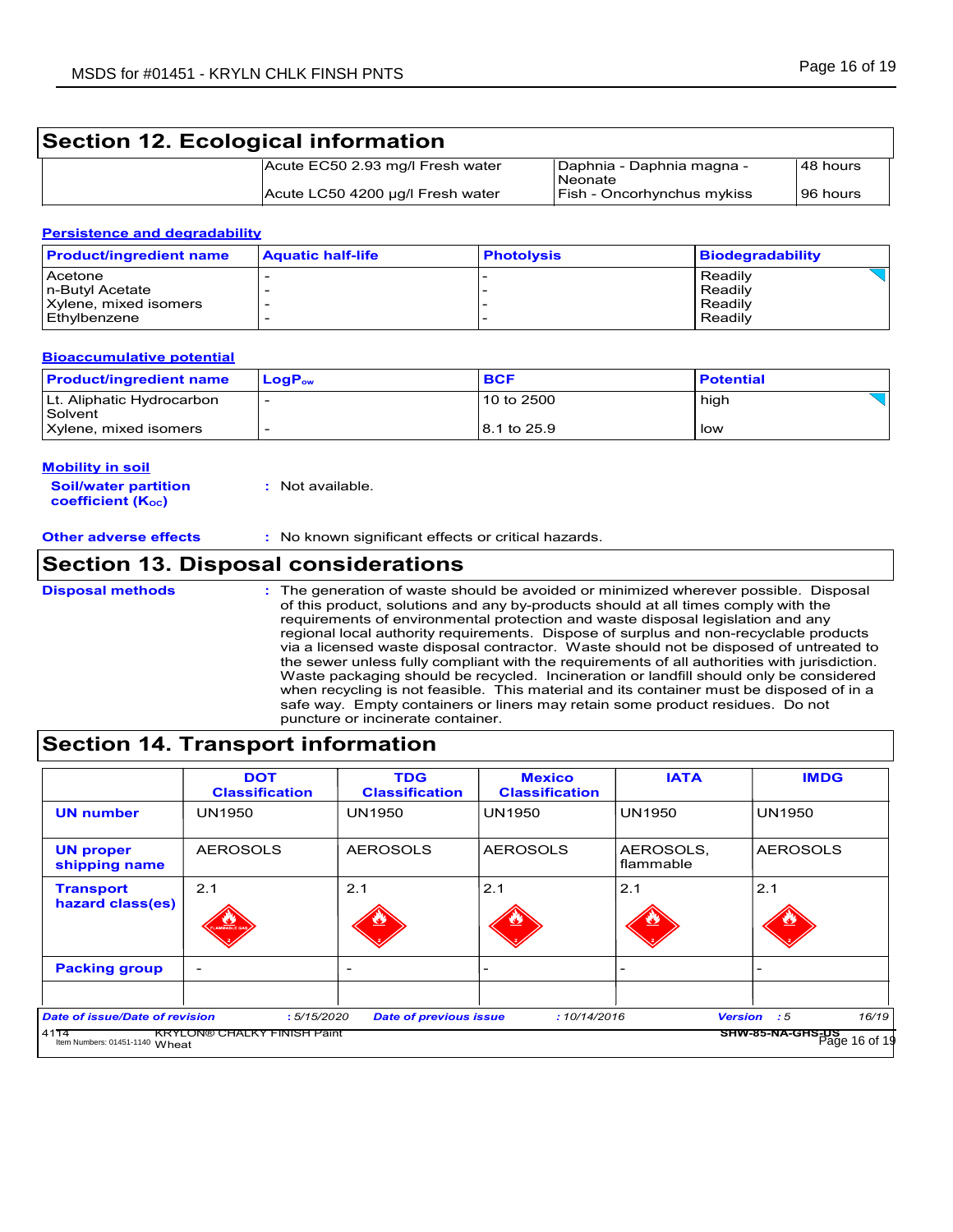| <b>Environmental</b><br>hazards                                                        | No.            | No.                                                              | No.                                                                                                                                                                                                                                                                                                                                                                                                  | No. | No.                                                                                                                                                                                                                                                                         |
|----------------------------------------------------------------------------------------|----------------|------------------------------------------------------------------|------------------------------------------------------------------------------------------------------------------------------------------------------------------------------------------------------------------------------------------------------------------------------------------------------------------------------------------------------------------------------------------------------|-----|-----------------------------------------------------------------------------------------------------------------------------------------------------------------------------------------------------------------------------------------------------------------------------|
| <b>Additional</b><br>information                                                       | <b>ERG No.</b> | as per the<br>of the<br>Regulations:<br>$2)$ .<br><b>ERG No.</b> | Product classified<br>following sections<br>Transportation of<br>Dangerous Goods<br>2.13-2.17 (Class<br><b>ERG No.</b>                                                                                                                                                                                                                                                                               |     | <b>Emergency</b><br>schedules F-D, S-<br>U                                                                                                                                                                                                                                  |
|                                                                                        | 126            | 126                                                              | 126                                                                                                                                                                                                                                                                                                                                                                                                  |     |                                                                                                                                                                                                                                                                             |
| <b>Special precautions for user :</b>                                                  |                |                                                                  | consider container sizes. The presence of a shipping description for a particular<br>mode of transport (sea, air, etc.), does not indicate that the product is packaged<br>of the person offering the product for transport. People loading and unloading<br>dangerous goods must be trained on all of the risks deriving from the substances<br>and on all actions in case of emergency situations. |     | Multi-modal shipping descriptions are provided for informational purposes and do not<br>suitably for that mode of transport. All packaging must be reviewed for suitability prior<br>to shipment, and compliance with the applicable regulations is the sole responsibility |
| <b>Transport in bulk according</b><br>to Annex II of MARPOL and<br>the <b>IBC</b> Code |                | : Not available.                                                 |                                                                                                                                                                                                                                                                                                                                                                                                      |     |                                                                                                                                                                                                                                                                             |
|                                                                                        |                | <b>Proper shipping name</b>                                      | : Not available.                                                                                                                                                                                                                                                                                                                                                                                     |     |                                                                                                                                                                                                                                                                             |
|                                                                                        |                | <b>Ship type</b>                                                 | Not available.                                                                                                                                                                                                                                                                                                                                                                                       |     |                                                                                                                                                                                                                                                                             |
|                                                                                        |                |                                                                  |                                                                                                                                                                                                                                                                                                                                                                                                      |     |                                                                                                                                                                                                                                                                             |

### **Section 15. Regulatory information**

#### **SARA 313**

SARA 313 (40 CFR 372.45) supplier notification can be found on the Environmental Data Sheet.

#### **California Prop. 65**

WARNING: This product contains chemicals known to the State of California to cause cancer and birth defects or other reproductive harm.

| <b>International regulations</b> |                                                                                                                                                                                                                                                                                                                                                                                                                                                                                                                                             |  |
|----------------------------------|---------------------------------------------------------------------------------------------------------------------------------------------------------------------------------------------------------------------------------------------------------------------------------------------------------------------------------------------------------------------------------------------------------------------------------------------------------------------------------------------------------------------------------------------|--|
| <b>International lists</b>       | : Australia inventory (AICS): Not determined.<br>China inventory (IECSC): Not determined.<br>Japan inventory (ENCS): Not determined.<br>Japan inventory (ISHL): Not determined.<br>Korea inventory (KECI): Not determined.<br>New Zealand Inventory of Chemicals (NZIoC): Not determined.<br><b>Philippines inventory (PICCS): Not determined.</b><br>Taiwan Chemical Substances Inventory (TCSI): Not determined.<br>Thailand inventory: Not determined.<br><b>Turkey inventory: Not determined.</b><br>Vietnam inventory: Not determined. |  |
|                                  |                                                                                                                                                                                                                                                                                                                                                                                                                                                                                                                                             |  |

| Date of issue/Date of revision                                               | 5/15/2020 | <b>Date of previous issue</b> | 10/14/2016 | Version                            | 17/19    |
|------------------------------------------------------------------------------|-----------|-------------------------------|------------|------------------------------------|----------|
| 4114<br><b>KRYLON® CHALKY FINISH Paint</b><br>Item Numbers: 01451-1140 Wheat |           |                               |            | <b>SHW-85-NA-GHS-US</b><br>Page 1. | 17 of 19 |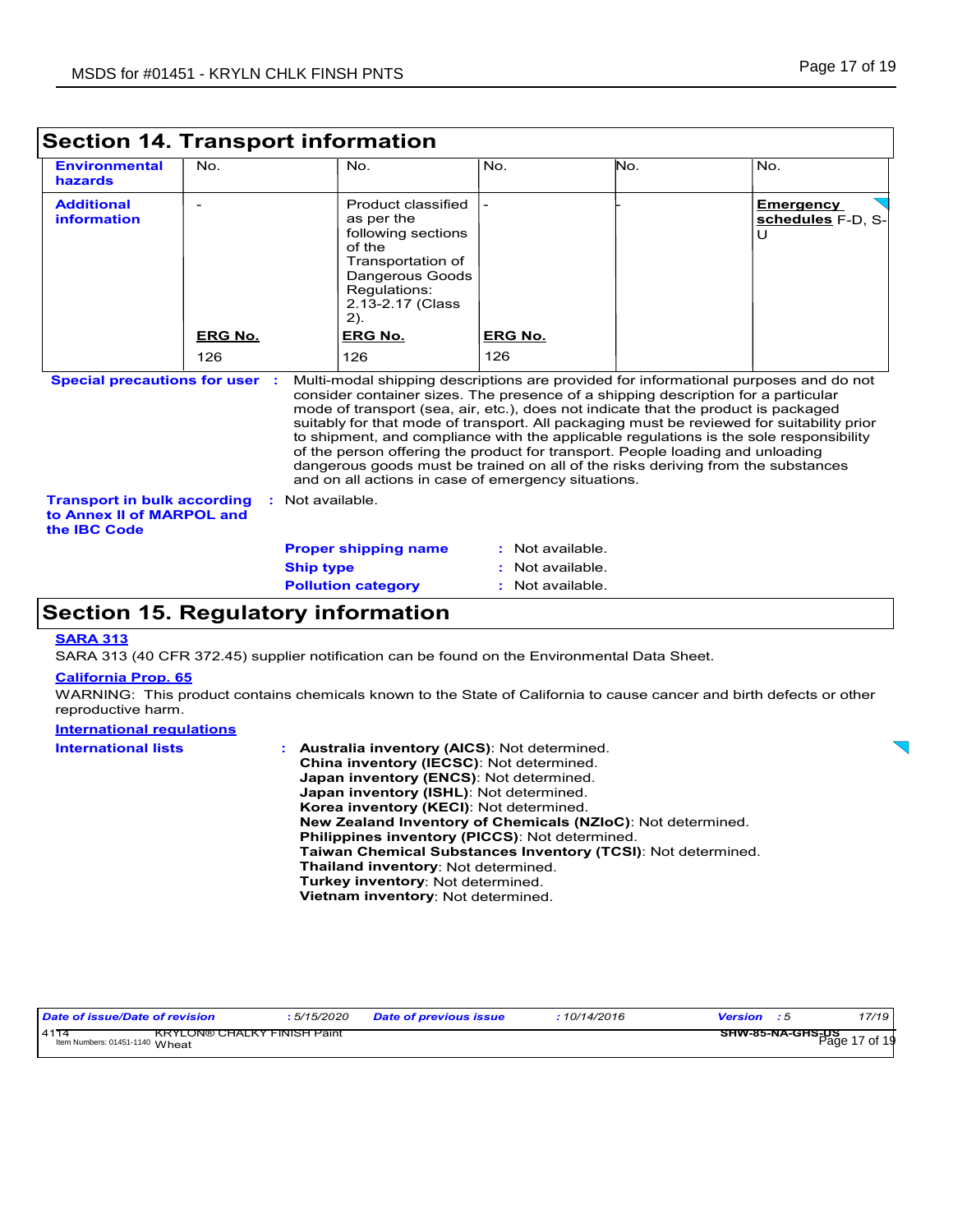### **Section 16. Other information**

|  | <b>Hazardous Material Information System (U.S.A.)</b> |  |
|--|-------------------------------------------------------|--|
|  |                                                       |  |



**The customer is responsible for determining the PPE code for this material. For more information on HMIS® Personal Protective Equipment (PPE) codes, consult the HMIS® Implementation Manual.**

**Caution: HMIS® ratings are based on a 0-4 rating scale, with 0 representing minimal hazards or risks, and 4 representing significant hazards or risks. Although HMIS® ratings and the associated label are not required on SDSs or products leaving a facility under 29 CFR 1910.1200, the preparer may choose to provide them. HMIS® ratings are to be used with a fully implemented HMIS® program. HMIS® is a registered trademark and service mark of the American Coatings Association, Inc.**

**Procedure used to derive the classification**

| <b>Classification</b>                                                                           | <b>Justification</b>  |
|-------------------------------------------------------------------------------------------------|-----------------------|
| FLAMMABLE AEROSOLS - Category 1                                                                 | On basis of test data |
| GASES UNDER PRESSURE - Compressed gas                                                           | Calculation method    |
| SKIN CORROSION/IRRITATION - Category 2                                                          | Calculation method    |
| SERIOUS EYE DAMAGE/ EYE IRRITATION - Category 2A                                                | Calculation method    |
| SKIN SENSITIZATION - Category 1                                                                 | Calculation method    |
| <b>CARCINOGENICITY - Category 2</b>                                                             | Calculation method    |
| SPECIFIC TARGET ORGAN TOXICITY (SINGLE EXPOSURE) (Respiratory tract<br>irritation) - Category 3 | Calculation method    |
| SPECIFIC TARGET ORGAN TOXICITY (SINGLE EXPOSURE) (Narcotic effects) -<br>Category 3             | Calculation method    |
| SPECIFIC TARGET ORGAN TOXICITY (REPEATED EXPOSURE) (lungs) - Category                           | Calculation method    |
| <b>ASPIRATION HAZARD - Category 1</b>                                                           | Calculation method    |

5/15/2020 **: History Date of printing Date of issue/Date of revision Version Date of previous issue : :** 5/15/2020 **:** 10/14/2016 **Key to abbreviations :** 5 ATE = Acute Toxicity Estimate BCF = Bioconcentration Factor GHS = Globally Harmonized System of Classification and Labelling of Chemicals IATA = International Air Transport Association IBC = Intermediate Bulk Container IMDG = International Maritime Dangerous Goods

LogPow = logarithm of the octanol/water partition coefficient MARPOL = International Convention for the Prevention of Pollution From Ships, 1973 as modified by the Protocol of 1978. ("Marpol" = marine pollution) N/A = Not available SGG = Segregation Group UN = United Nations

**Indicates information that has changed from previously issued version.**

**Notice to reader**

| Date of issue/Date of revision                                               | 5/15/2020 | <b>Date of previous issue</b> | : 10/14/2016 | Version                  | 18/19    |
|------------------------------------------------------------------------------|-----------|-------------------------------|--------------|--------------------------|----------|
| <b>KRYLON® CHALKY FINISH Paint</b><br>4114<br>Item Numbers: 01451-1140 Wheat |           |                               |              | SHW-85-NA-GHS-US<br>Page | 18 of 19 |